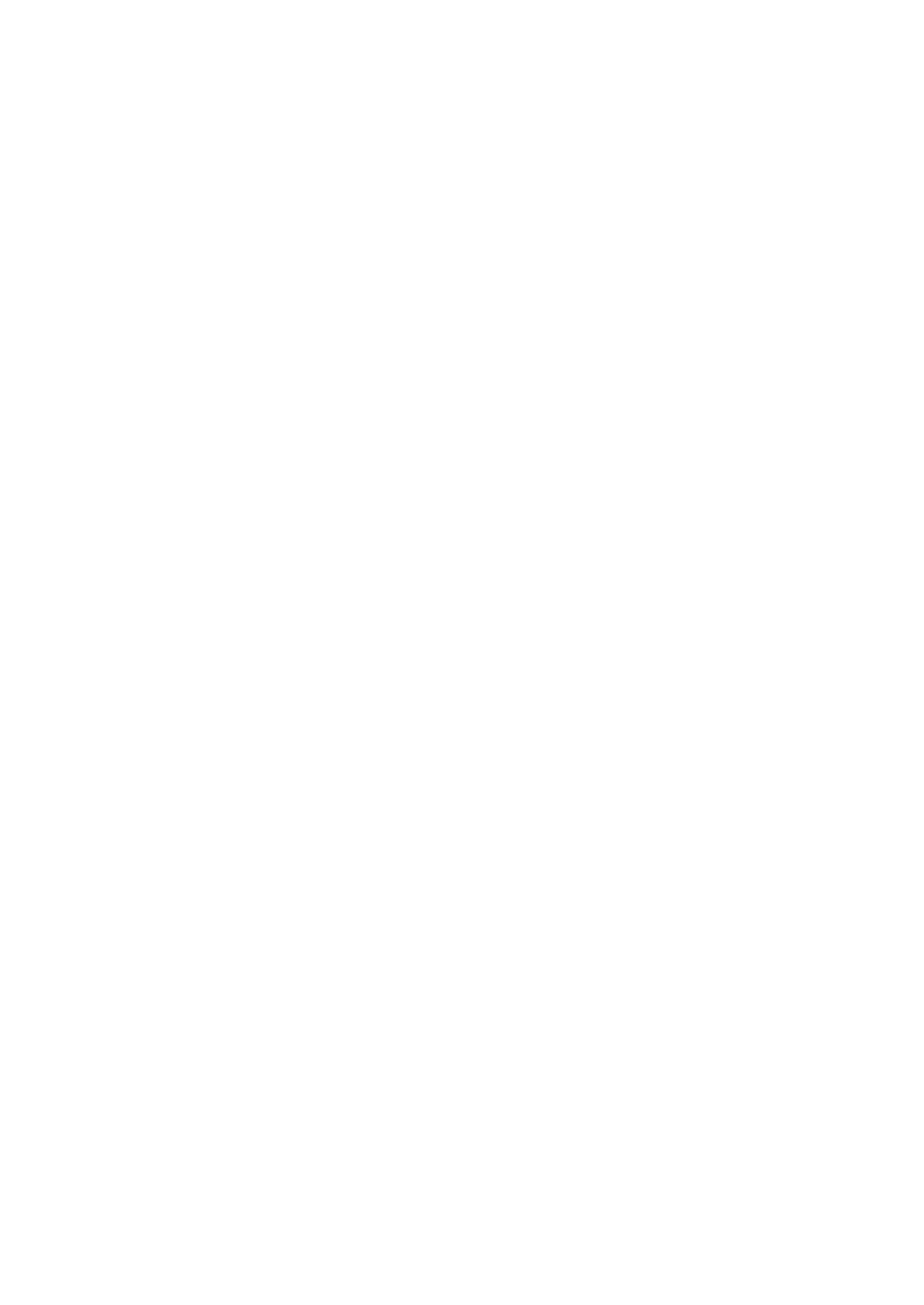

## **DANGEROUS DRUGS ACT**

## **Arrange[ment of Sections](#page-6-1)**

## **Section**

|                | <b>PART I - PRELIMINARY</b>                                                   | $\overline{7}$ |
|----------------|-------------------------------------------------------------------------------|----------------|
| 1              |                                                                               |                |
| $\overline{2}$ |                                                                               |                |
| 3              |                                                                               |                |
|                | PART II - RAW OPIUM, INDIAN HEMP AND COCA LEAF                                | 10             |
| $\overline{4}$ | Application of Part II; Import and export of certain substances prohibited 10 |                |
| 5              |                                                                               |                |
| 6              |                                                                               |                |
| 7              |                                                                               |                |
| 8              |                                                                               |                |
| 9              |                                                                               |                |
| 10             |                                                                               |                |
|                | <b>PART III - PREPARED OPIUM</b>                                              | 11             |
| 11             |                                                                               |                |
| 12             |                                                                               |                |
|                | PART IV - MEDICINAL OPIUM, MORPHINE, COCAINE AND                              |                |
|                | <b>CERTAIN OTHER DRUGS</b>                                                    | 12             |
| 13             |                                                                               |                |
| 14             |                                                                               |                |
| 15             |                                                                               |                |
| 16             |                                                                               |                |
| 17             | Drugs may be withdrawn on authority of the Senior Medical Officer  14         |                |
| 18             |                                                                               |                |
| 19             |                                                                               |                |
| 20             | Drugs not to be kept in a place other than the store without authority  14    |                |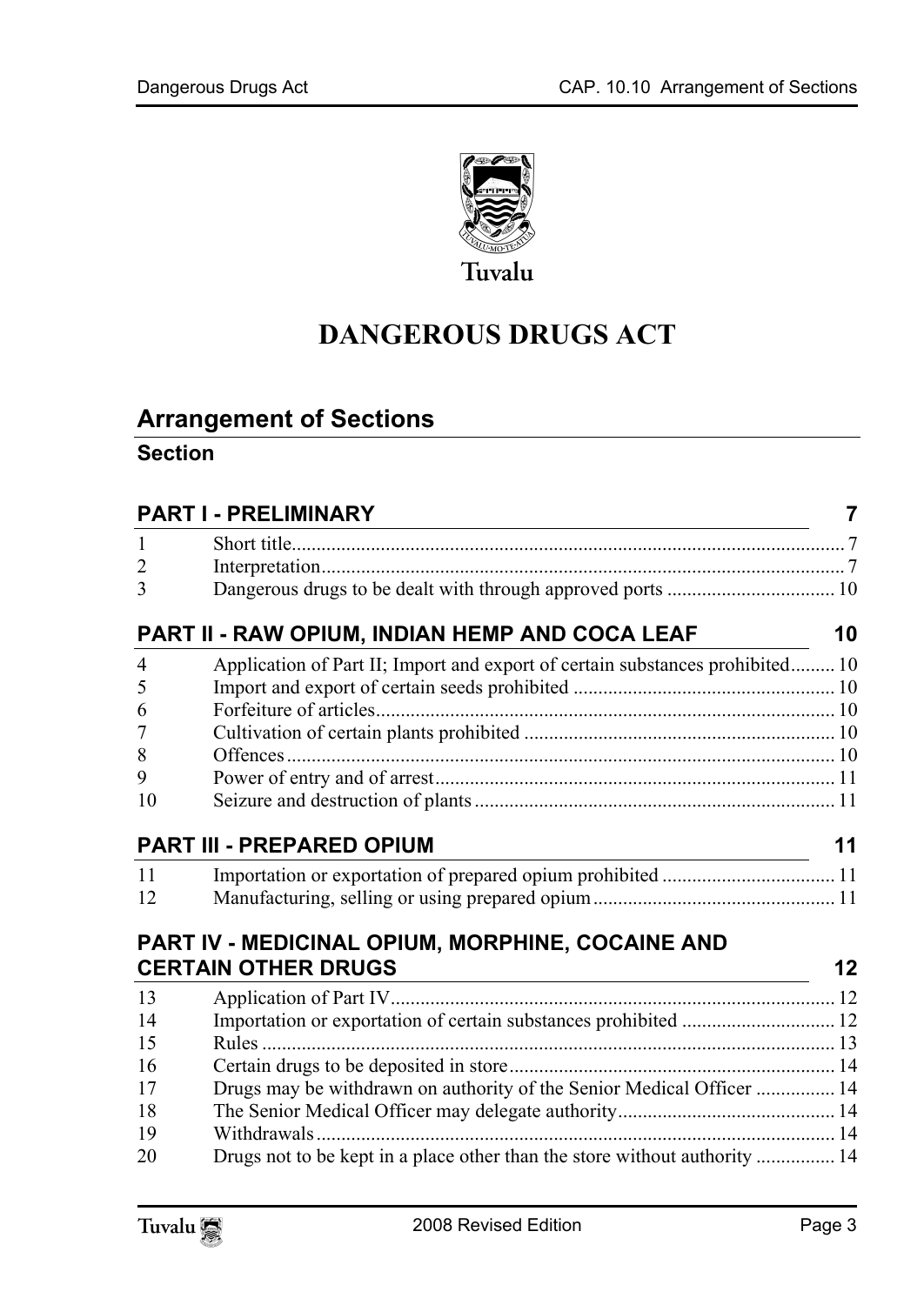| 21 |                                                                          |  |
|----|--------------------------------------------------------------------------|--|
| 22 |                                                                          |  |
| 23 |                                                                          |  |
| 24 |                                                                          |  |
| 25 |                                                                          |  |
| 26 |                                                                          |  |
| 27 |                                                                          |  |
| 28 |                                                                          |  |
| 29 |                                                                          |  |
| 30 | Exception of certain substances and preparations from certain provisions |  |
|    |                                                                          |  |

## **PART V - D[ANGEROUS DRUGS IN TRANSIT AND DIVERSION OF](#page-17-1)  DANGEROUS DRUGS** 17

| 31 |  |
|----|--|
| 32 |  |
| 33 |  |
| 34 |  |
|    |  |

| PART VI - LEGAL PROCEEDINGS, PENALTIES AND GENERAL |  |  |
|----------------------------------------------------|--|--|
| 35                                                 |  |  |
| 36                                                 |  |  |
| 37                                                 |  |  |
| 38                                                 |  |  |
| 39                                                 |  |  |
| 40                                                 |  |  |
| 41                                                 |  |  |
| 42                                                 |  |  |
|                                                    |  |  |

| <b>SCHEDULE 1</b>                                                             | 23 |
|-------------------------------------------------------------------------------|----|
| CERTIFICATE OF OFFICIAL APPROVAL TO IMPORT                                    | 23 |
| EXPORT AUTHORISATION                                                          | 24 |
| <b>IMPORT AUTHORISATION</b>                                                   | 26 |
| SCHEDULE SPECIFYING THE DRUGS AND QUANTITIES THEREOF TO<br><b>BE IMPORTED</b> | 26 |
| INDORSEMENT BY CUSTOMS OFFICER AT THE TIME OF<br><b>IMPORTATION</b>           | 27 |
| LICENCE FOR THE REMOVAL OF DANGEROUS DRUGS IN TRANSIT                         | 28 |
|                                                                               |    |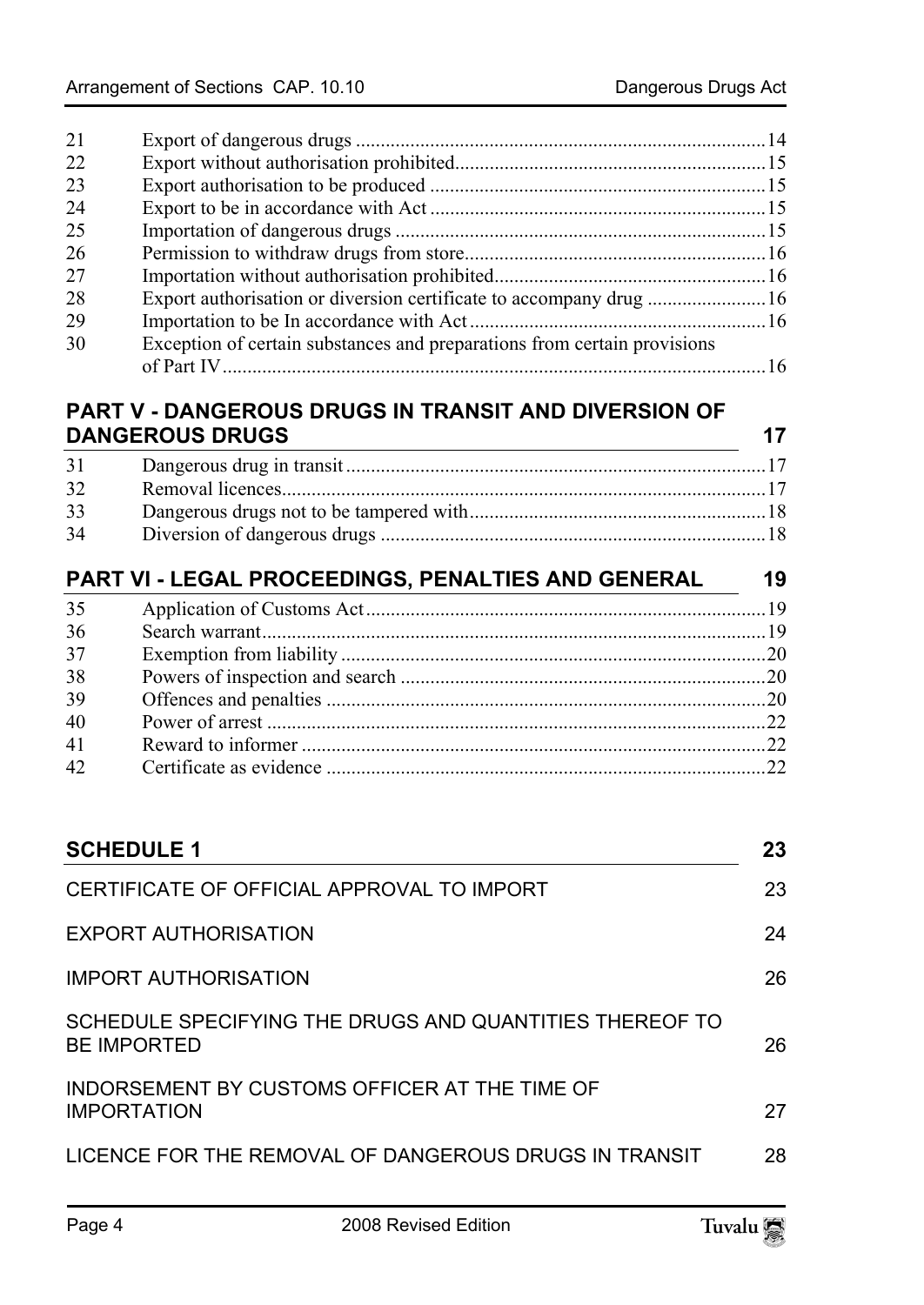| <b>ENDNOTES</b>                                                                                                                                         | 36 |
|---------------------------------------------------------------------------------------------------------------------------------------------------------|----|
| <b>Supporting Documents</b>                                                                                                                             |    |
| PREPARATIONS AND OTHER SUBSTANCES FALLING WITHIN PART I<br>WHOSE IMPORTATION AND EXPORTATION IS EXCEPTED FROM<br>CONTROL                                | 34 |
| SUBSTANCES DEALINGS IN WHICH ARE SUBJECT TO CONTROL<br>EXCEPT, IN THE CASE OF ANY SPECIFIED IN PART II BELOW, AS<br>REGARDS IMPORTATION AND EXPORTATION | 32 |
| <b>SCHEDULE 2</b>                                                                                                                                       | 32 |
| PERMISSION TO WITHDRAW DRUGS                                                                                                                            | 31 |
| DIVERSION CERTIFICATE                                                                                                                                   | 29 |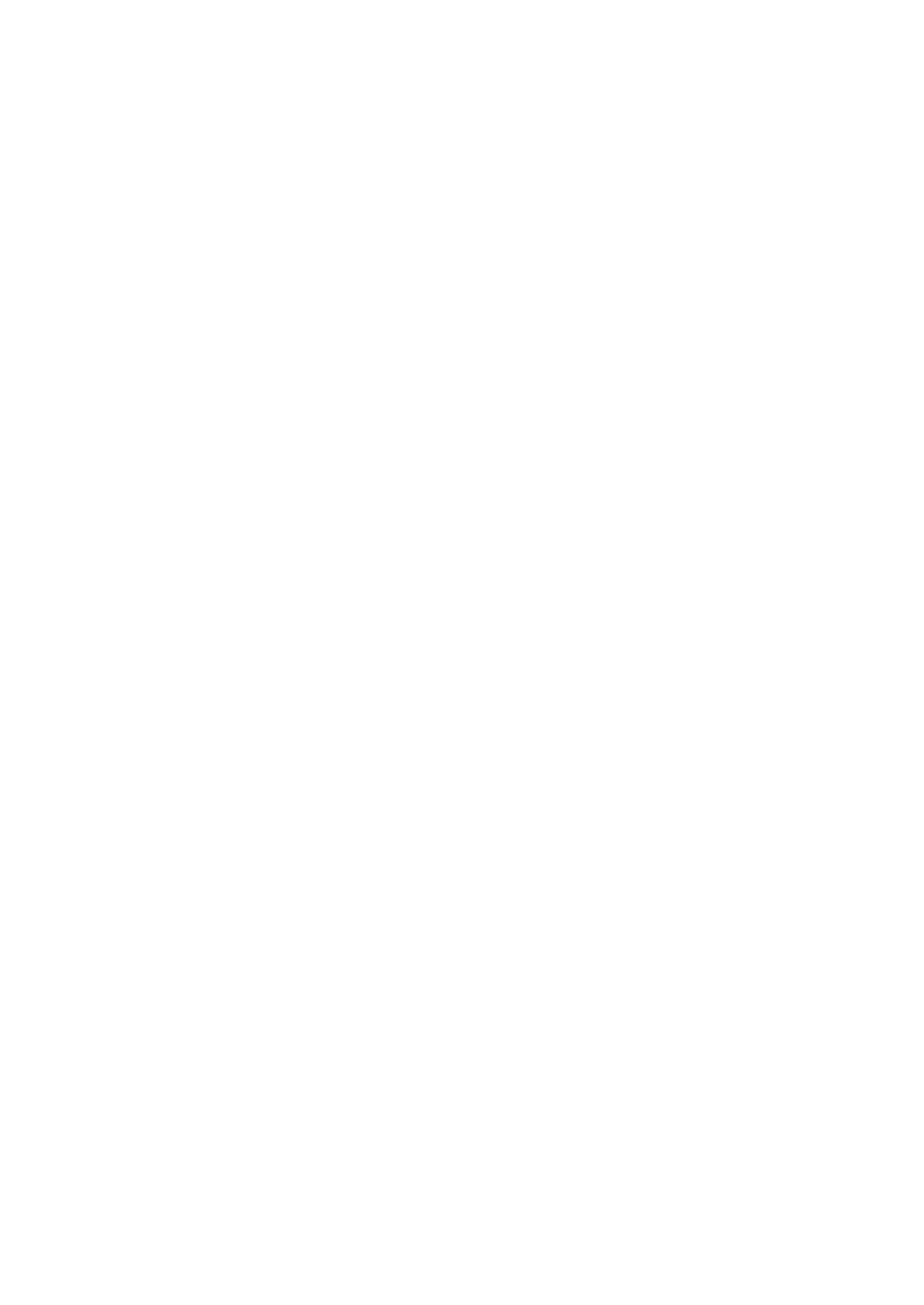

## **DANGEROUS DRUGS ACT**

## **AN ACT RELATING TO DANGEROUS DRUGS**<sup>1</sup>

<span id="page-6-0"></span>Commencement [20th October 1948]

## <span id="page-6-1"></span>**PART I - PRELIMINARY**

#### **1 Short title**

This Act may be cited as the Dangerous Drugs Act.

### **2 Interpretation**

In this Act unless the context otherwise requires —

"**cocaine**" means methyl-benzoyl laevo-ecgonine([a] D 20<sup>o</sup> = -16<sup>o</sup>4) in 20 per cent solution of chloroform of which the formula is  $C_{17}H_{21}O_4N$ ;

"**coca leaf**" means the leaf of the *Erythroxylon coca* Lamarck and the *Erythroxylon novo-granatense* (Morris) *Hieronymus* and their varieties belonging to the family *Erythroxylaceae* and the leaf of other species of this genus from which it may be found possible to extract cocaine either directly or by chemical transformation;

"**the Commission**" means the Commission on Narcotic Drugs of the Economic and Social Council of the United Nations;

"**Convention**" means the International Opium Convention signed at The Hague on 23rd January 1912 (The Hague Convention), the International Opium Convention signed at Geneva on 19th February 1925 (The Geneva Convention No.1), and the International Convention for limiting the manufacture and regulating the distribution of narcotic drugs signed at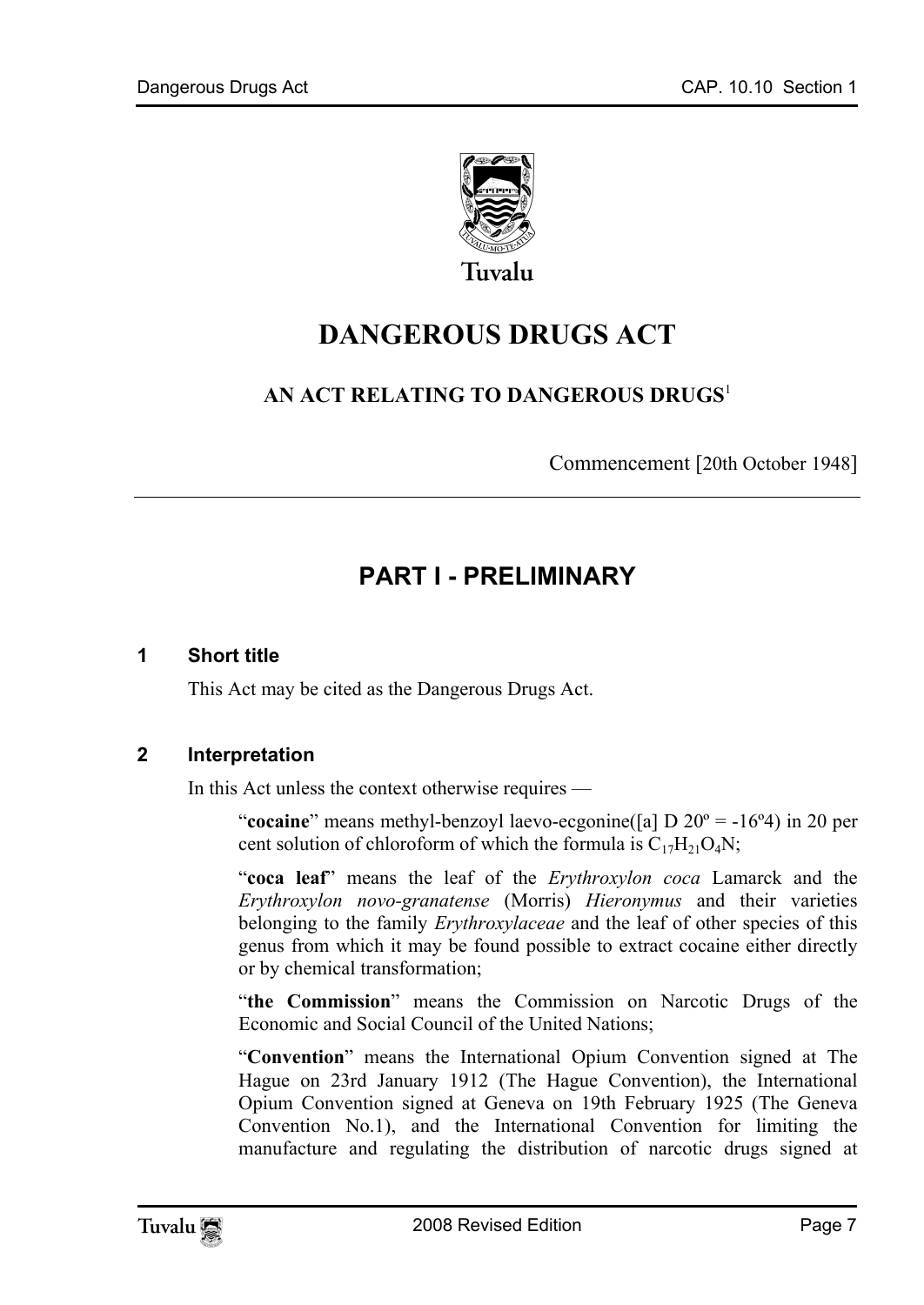Geneva on 13th July 1931 (The Geneva Convention No.2) as respectively amended by the Protocol;

"**conveyance**" includes ship, aircraft and any other means of transport by which goods may be brought into or taken from Tuvalu;

"**corresponding law**" means a law stated in a certificate purporting to be issued by or on behalf of the government of a country outside Tuvalu to be a law providing for the control and regulation in that country of the manufacture, sale, use, export and import of drugs and other substances in accordance with the provisions of the Single Convention or a law providing for the control and regulation in that country of the manufacture, sale, use, export and import of drugs in accordance with the provisions of the Hague Convention, the Geneva Convention (No.1) and the Geneva Convention (No.2) as respectively amended by the Protocol; and any statement in any such certificate as to the effect of the law mentioned in the certificate or a statement in any such certificate that any facts constitute an offence against that law shall be conclusive;

"**crude cocaine**" means any extract of the coca leaf which can be used directly or indirectly for the manufacture of cocaine;

"**dangerous drug**" means any of the substances which may be from time to time subject to the provisions of this Act;

"**diacetylmorphine**" means diacetylmorphine (diamorphine, heroin) having the formula  $C_{17}H_{23}O_5N$  ( $C_{17}H_{17}(C_2H_3O)$ )<sub>2</sub>  $O_3N$ ;

"**diversion certificate**" means a certificate issued by a competent authority in a country through which a dangerous drug passes in transit, authorising the diversion of such drug to a country other than that specified as the country of ultimate destination in the export authorisation, and containing all the particulars required to be included in an export authorisation together with the name of the country from which the consignment was originally exported;

"**ecgonine**" means laevo-ecgonine ([a] D 200 = - 450 6 in 5 per cent solution of water) of which the formula is  $C_9H_{15}O_3NH_2O$  and all the derivatives of laevo-ecgonine which may serve industrially for its recovery;

"**export**" means to take or cause to be taken out of Tuvalu otherwise than in transit;

"**export authorisation**" means an authorisation issued by a competent authority in a country from which a dangerous drug is exported, containing full particulars of such drug and the quantity authorised to be exported, together with the names and addresses of the exporter and the person to whom it is to be sent and stating the country to which, and the period within which, it is to be exported;

"**the Geneva Convention (No. 1)**" means the International Opium Convention signed at Geneva on 19th February 1925;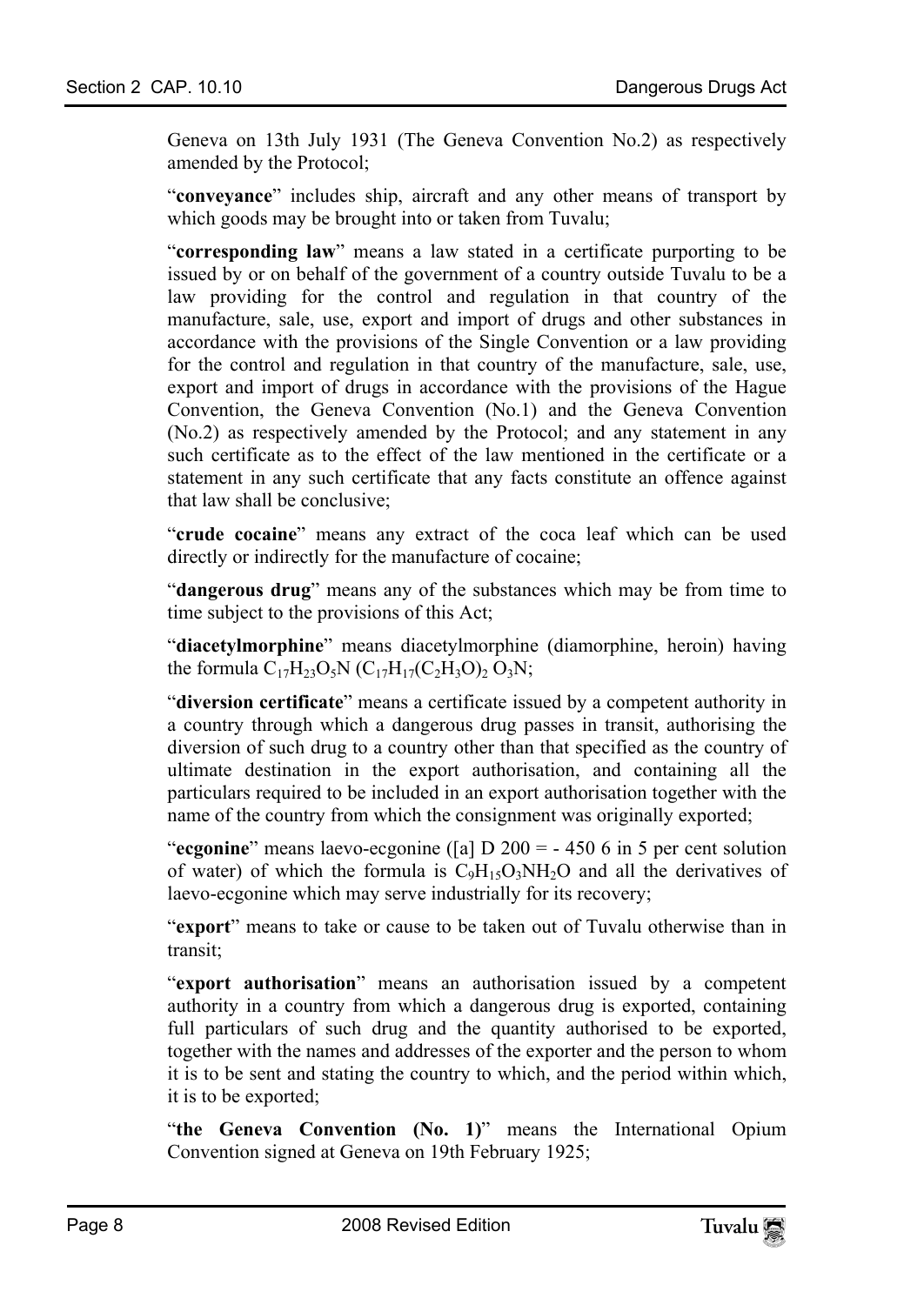"**the Geneva Convention (No. 2)**" means the Convention signed at Geneva on 13th July 1931, being the Convention for the purpose of supplementing the Geneva Convention (No. 1) and the Hague Convention;

"**the Hague Convention**" means the International Opium Convention signed at the Hague on 23rd January 1912;

"**import**" means to bring or cause to be brought into Tuvalu otherwise than in transit;

"**import authorisation**" means a licence issued by a competent authority authorising the importation of a specified quantity of a dangerous drug and containing full particulars of the drug, together with the name and address of the person authorised to import the drug and the name and address of the person from whom the drug is to be obtained and specifying the time within which the importation must be effected;

"**import certificate**" means a certificate substantially in the Form A set out in Schedule 1 issued by a competent authority in a country into which it is intended to import dangerous drugs;

"**Indian hemp**" means either of the plants *Cannabis sativa* or *Cannabis indica* or any portion thereof;

"**in transit**" means taken or sent from any country and brought into Tuvalu (whether or not landed or transhipped in Tuvalu) for the sole purpose of being carried to another country, either by the same or another conveyance;

"**medicinal opium**" means raw opium which has undergone the processes necessary to adapt it for medicinal use in accordance with the requirements of the British Pharmacopoeia, whether in powder form or granulated or otherwise, or mixed with neutral materials;

"**morphine**" means the principal alkaloid of opium having the formula  $C_{17}H_{19}O_8N;$ 

"**the Organisation**" means the World Health Organisation;

"**prepared opium**" means the product of raw opium obtained by a series of special operations, especially by dissolving, boiling, roasting and fermentation designed to transform it into an extract suitable for consumption, and includes dross and all other residues remaining after opium has been smoked;

"**the Protocol**" means the Protocol on Narcotic Drugs signed at Lake Success, New York, on 11th December 1946;

"**raw opium**" means the spontaneously coagulated juice obtained from the capsules of the *Papaver somniferum* which has been submitted only to the necessary manipulations for packing and transport, whatever its morphine content;

"**the Single Convention**" means the Single Convention on Narcotic Drugs signed at New York on 30th March 1961;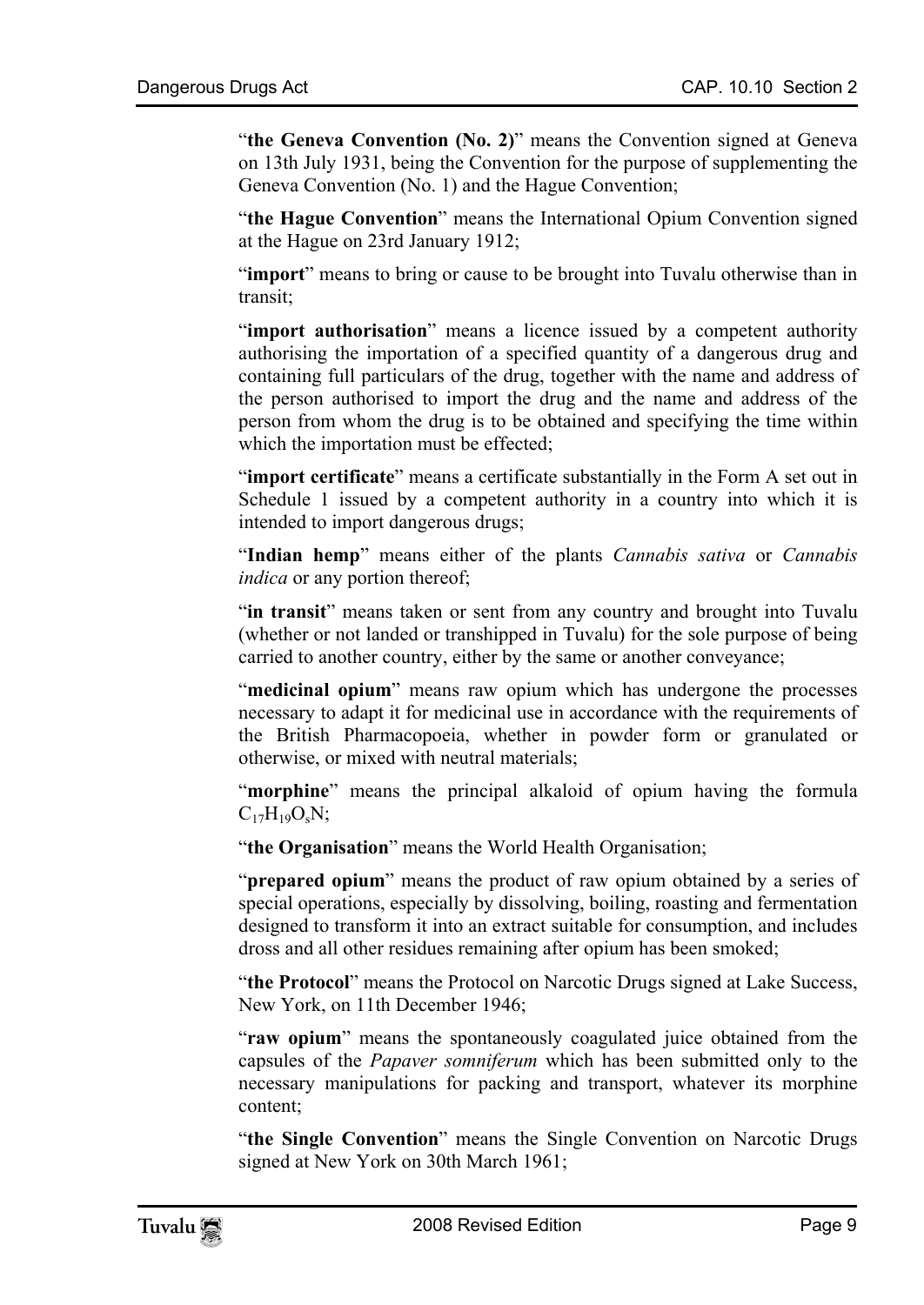"**store**" means a place appointed by the Senior Medical Officer for the storage of any drug to which this Act applies on its arrival in Tuvalu.

### **3 Dangerous drugs to be dealt with through approved ports**

<span id="page-9-1"></span><span id="page-9-0"></span>No person shall import, export, tranship or divert dangerous drugs except through ports approved by the Minister.

## **PART II - RAW OPIUM, INDIAN HEMP AND COCA LEAF**

### **4 Application of Part II; Import and export of certain substances prohibited**

- (1) The provisions of this Part of this Act shall apply to raw opium, coca leaf and Indian hemp and resins obtained from Indian hemp and preparations of which such resins form the base.
- <span id="page-9-2"></span>(2) No person shall import or export any of the substances to which this Part applies.

### **5 Import and export of certain seeds prohibited**

<span id="page-9-3"></span>No person shall import or export any seed of the opium poppy or any seed of Indian hemp or any seed of the coca leaf or any portion of the aforesaid plants.

### **6 Forfeiture of articles**

<span id="page-9-4"></span>If any substance to which this Part applies is unlawfully imported or exported, the same shall be seized and forfeited, and shall be disposed of in any way the Customs Officer may direct, without any further proceedings.

## **7 Cultivation of certain plants prohibited**

<span id="page-9-5"></span>No person shall cultivate in Tuvalu the opium poppy or Indian hemp or coca leaf plant.

### **8 Offences**

Every person —

(a) who knowingly cultivates opium poppy, Indian hemp or coca leaf whether for private use or otherwise; or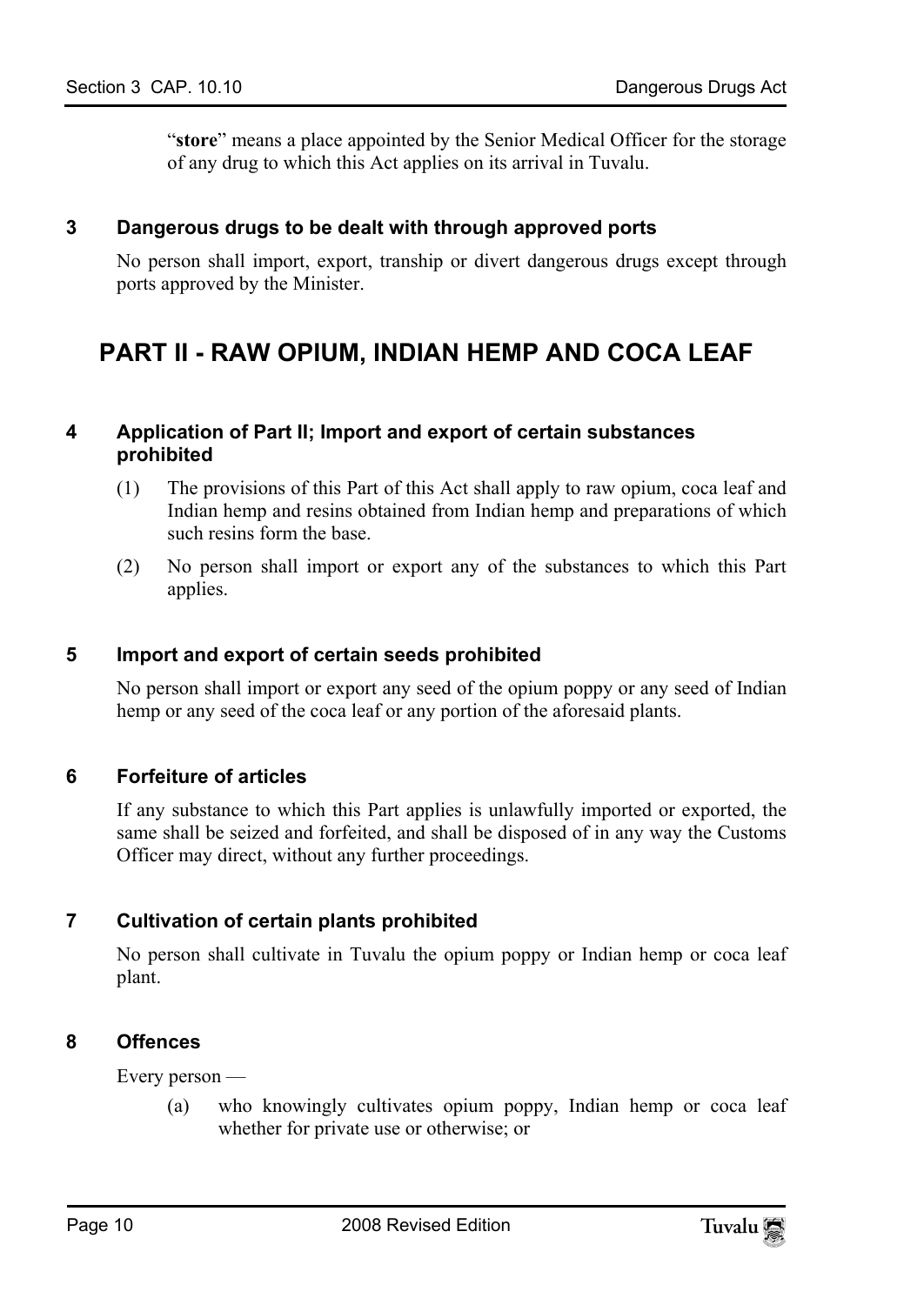<span id="page-10-0"></span>(b) found in possession of or selling, or who shall have given or sold, to any person any substance to which this Part applies;

shall be guilty of an offence under this Act.

## **9 Power of entry and of arrest**

- (1) Any police officer may, upon a warrant, enter any place in which there is a reasonable ground for suspicion that raw opium, Indian hemp or coca leaf is kept or may be found so as to constitute an offence against this Act and may seize any raw opium, Indian hemp or coca leaf found there, together with baskets, jars or packages holding the same, and apprehend and detain any person suspected of owning the same.
- (2) Any police officer may without warrant apprehend and detain any person carrying or conveying any raw opium, Indian hemp or coca leaf.
- <span id="page-10-1"></span>(3) Any person apprehended under the provisions of the foregoing subsections shall be taken as soon as may be possible before the court to be dealt with according to law.

### **10 Seizure and destruction of plants**

All opium poppy, Indian hemp or coca leaf found upon any plantation, whether growing or not, may be seized and destroyed by the owner or manager or any person duly authorised by either of them.

## <span id="page-10-3"></span><span id="page-10-2"></span>**PART III - PREPARED OPIUM**

### **11 Importation or exportation of prepared opium prohibited**

<span id="page-10-4"></span>No person shall import or export any prepared opium, or any pipes or other utensils for use in connection with the smoking of opium, or any utensil for use in connection with the preparation of opium for consumption.

### **12 Manufacturing, selling or using prepared opium**

- $(1)$  If any person
	- (a) manufactures, sells or otherwise deals in prepared opium; or
	- (b) has in his possession any prepared opium; or
	- (c) being the occupier of any premises, permits those premises to be used for the preparation of opium for consumption or the sale of smoking or prepared opium; or

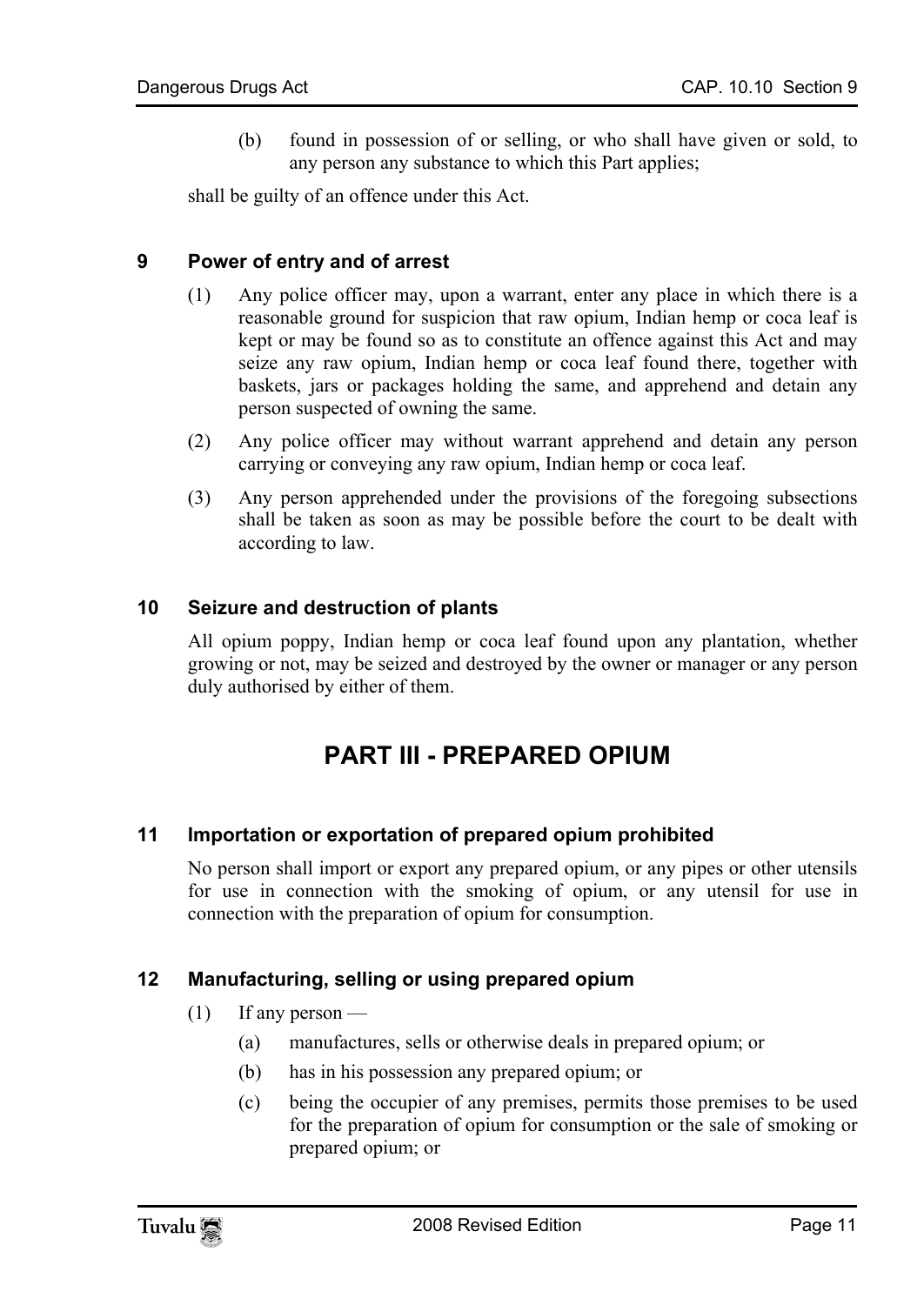- (d) is concerned in the management of any premises used for any such purposes as aforesaid; or
- (e) has in his possession any pipes or other utensils for use in connection with the smoking of opium, or any utensils used in connection with the preparation of opium for smoking; or
- (f) smokes or otherwise uses prepared opium, or frequents any place used for the purpose of opium smoking,

<span id="page-11-0"></span>he shall be guilty of an offence against this Act.

(2) If any prepared opium, or any article used in the preparation of or used in connection with the smoking of prepared opium, is imported or exported or found in Tuvalu, the same shall be seized and forfeited and shall be disposed of in such manner as the Customs Officer may direct, without further proceedings.

## <span id="page-11-1"></span>**PART IV - MEDICINAL OPIUM, MORPHINE, COCAINE AND CERTAIN OTHER DRUGS**

## **13 Application of Part IV**

- (1) The provisions of this Part shall apply to the substances for the time being specified in Part I of Schedule 2.
- $(2)$  If
	- (a) it appears to the Minister that a decision of the Commission or of the Organisation to alter any of the Schedules to the Single Convention or to apply to a substance measures of control applicable under that Convention to substances specified in Schedule 1 thereto requires the addition of a substance to, or the removal of a substance from, Part I or Part II of Schedule 2 or both the removal of a substance from Part I of that Schedule and the removal of a substance from Part II thereof; or
	- (b) it appears to the Minister probable that there will be taken such a decision as aforesaid of the Commission or of the Organisation as will require the addition of a substance to Part I of Schedule 2 and that, in the circumstances of the case, it is expedient to anticipate the decision,

<span id="page-11-2"></span>he may by order make the requisite modifications in the said Schedule.

### **14 Importation or exportation of certain substances prohibited**

No person shall import or export any substance to which this Part applies, except in accordance with sections 21 to 29.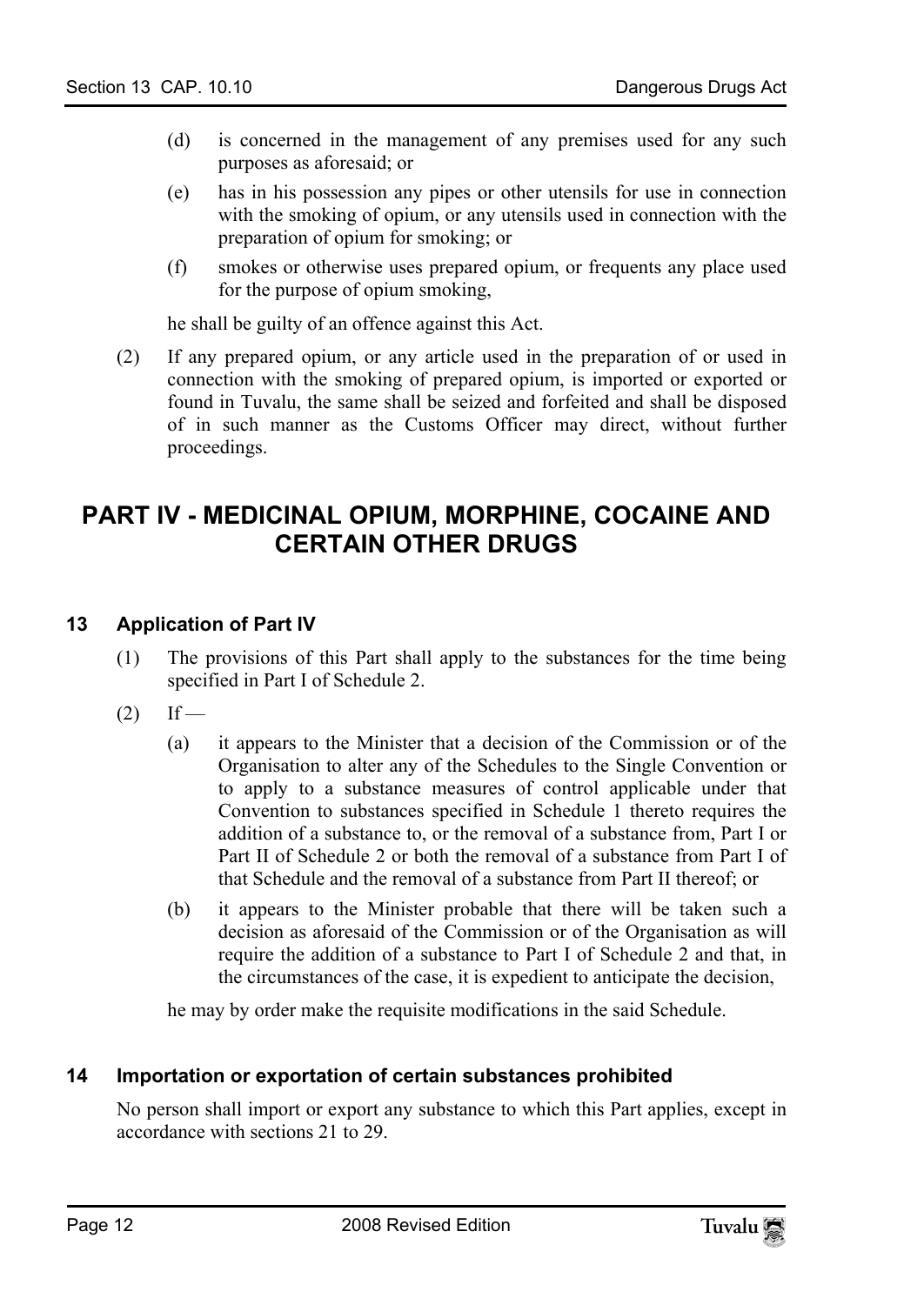### **15 Rules**

- <span id="page-12-0"></span>(1) For the purpose of preventing the improper use of the dangerous drugs to which this Part applies, the Minister may make rules not inconsistent with the provisions of this Act for controlling the manufacture, sale, possession, distribution and custody of any or all of the dangerous drugs to which this Part relates; and in particular, but without prejudice to the generality of the foregoing power, for —
	- (a) prohibiting the manufacture of any dangerous drugs to which this Part applies, except on premises licensed for the purpose and subject to any conditions specified in the licence;
	- (b) prohibiting the manufacture, sale or distribution of any such dangerous drugs, except by persons licensed or otherwise authorised under the rules and subject to any conditions specified in the licence or authority;
	- (c) regulating the issue by medical practitioners of prescriptions containing any such dangerous drug and the dispensing of any such prescription;
	- (d) requiring persons engaged in the manufacture, sale or distribution of any such dangerous drug to keep such books and to furnish such information, either in writing or otherwise, as may be prescribed; and
	- (e) requiring persons engaged in the manufacture, sale or distribution of any such dangerous drug to furnish such estimates of [a](#page-35-1)mounts of any such dangerous drug as are likely to be required annually.
- (2) The rules under this section shall provide for authorising any person lawfully carrying on the business of a pharmaceutical chemist and druggist in accordance with the Pharmacy and Poisons Act**<sup>2</sup>** —
	- (a) to manufacture at his shop in the ordinary course of his retail business any preparation, admixture or extract of any dangerous drug to which this Part applies; and
	- (b) to carry on at his shop the business of retailing, dispensing or compounding any such dangerous drug,

subject to the power of the Minister to withdraw the authorisation in the case of any person convicted of an offence against this Act.

(3) Nothing in any rules made under this section shall be taken to authorise the sale or the keeping of an open shop for the retailing, dispensing or compounding of poisons by any person who is not qualified in that behalf under, or otherwise than in accordance with, the provisions of the Pharmacy and Poisons Act, or to be in derogation of the provisions of the said Act for prohibiting, restricting or regulating the sale of poisons.

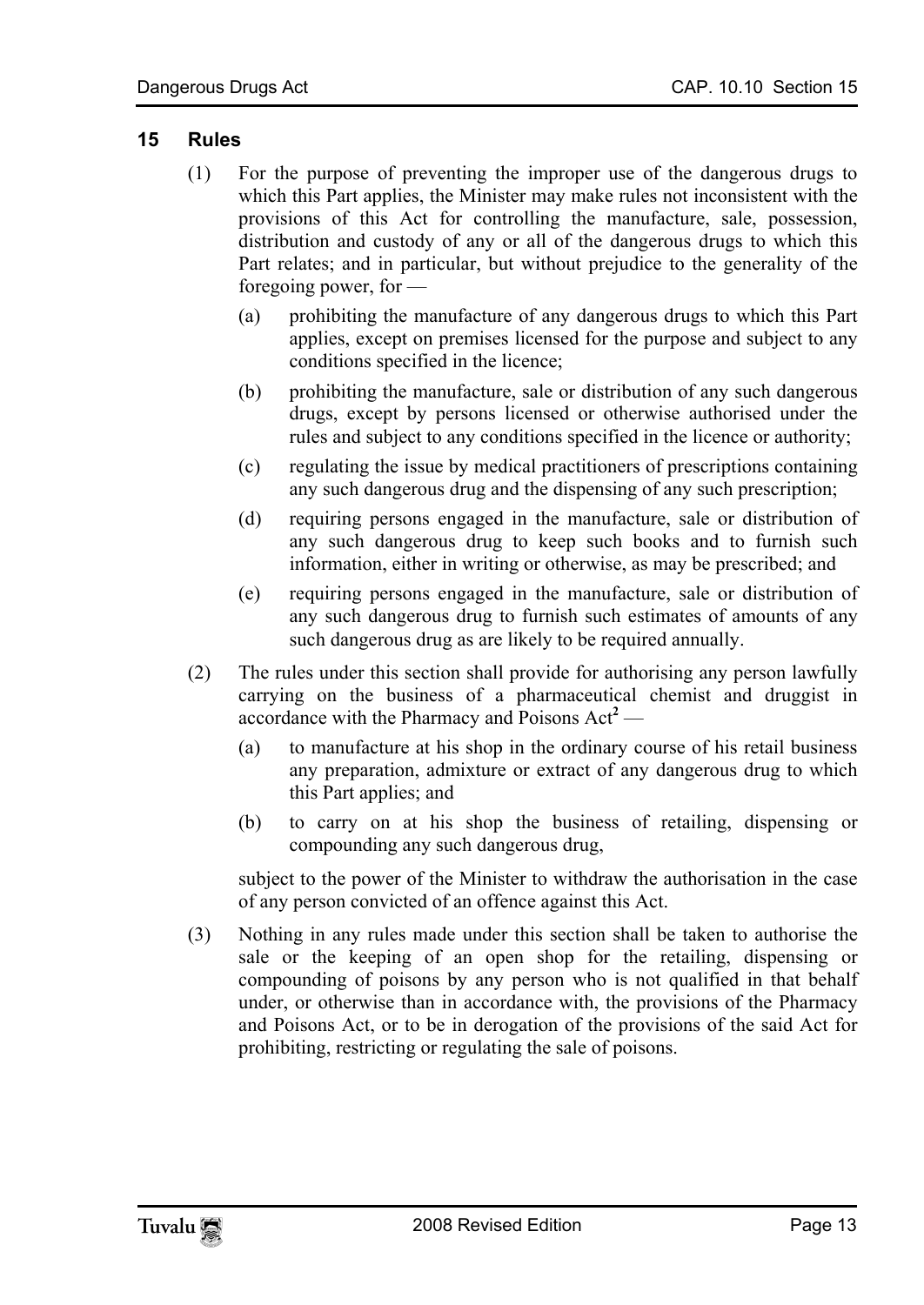### **16 Certain drugs to be deposited in store**

- <span id="page-13-0"></span>(1) All dangerous drugs to which this Part applies imported into Tuvalu shall be deposited at the cost, risk and peril of the persons importing the same, in such store as shall be appointed by the Minister for that purpose.
- <span id="page-13-1"></span>(2) Any person in possession of any dangerous drug to which this Part of this Act applies, shall keep a stock book in such form as shall be prescribed by rule made under this Part.

## **17 Drugs may be withdrawn on authority of the Senior Medical Officer**

<span id="page-13-2"></span>No dangerous drug to which this Part applies shall be delivered or withdrawn from the appointed store except on the written authority of the Senior Medical Officer or an officer authorised by him as hereinafter provided.

## **18 The Senior Medical Officer may delegate authority**

<span id="page-13-3"></span>The Senior Medical Officer may authorise in writing an officer in his department to sign the authority required by this Act for the withdrawal from the store of the dangerous drugs to which this Part applies.

### **19 Withdrawals**

<span id="page-13-4"></span>No officer shall authorise the withdrawal of any dangerous drug to which this Part applies from the store, except to a person whose name appears in the Medical and Dental Register kept in pursuance of the Medical and Dental Practitioners Act<sup>3</sup> or who is a registered pharmacist or qualified veterinary surgeon.

### **20 Drugs not to be kept in a place other than the store without authority**

When any dangerous drug to which this part of this Act applies is found in the possession of any person or kept in any place other than the appointed store, such person or the occupier of such place, unless he can prove that such drug was obtained under the authority of this Act, or in accordance with the prescription of a person whose name appears in the said Medical and Dental Register, or from a person having authority to sell it, or was deposited there without his knowledge or consent, and also the owner of, or any person guilty of keeping, the said dangerous drug, shall be guilty of an offence against this Act.

## **21 Export of dangerous drugs**

(1) Upon the production of an import certificate duly signed by the competent authority in any country, the Senior Medical Officer may issue an export authorisation, in the Form B set out in Schedule 1, in respect of any dangerous drugs to which this Part applies referred to in the import certificate, to any

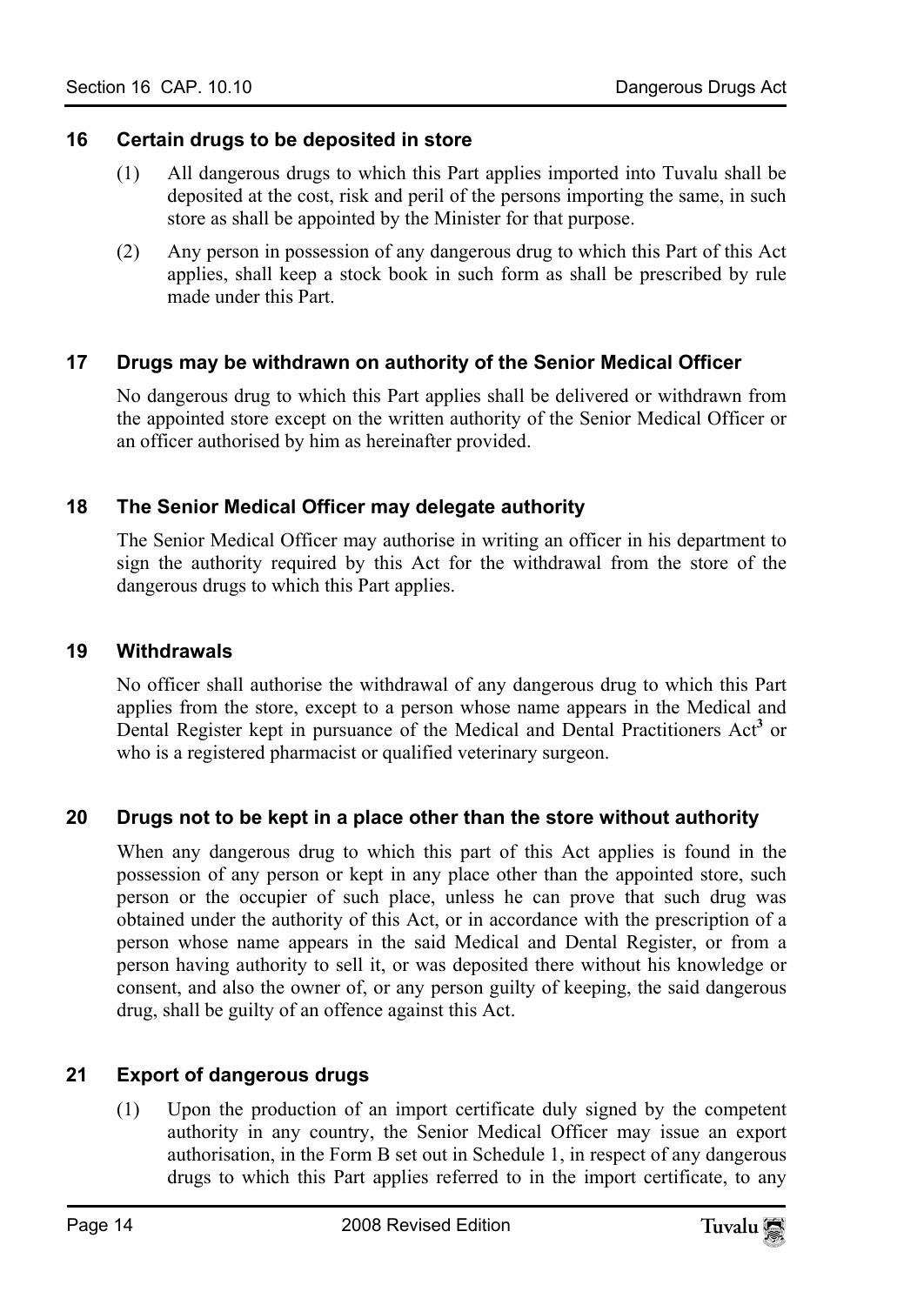person who is named as the exporter in such certificate, and is, under the provisions of this Act otherwise lawfully entitled to export such drugs.

- (2) The export authorisation shall be prepared in triplicate and 2 copies shall be issued to the exporter, who shall send 1 copy with the drug to which it refers, when such drug is exported.
- (3) The Senior Medical Officer shall send the third copy direct to the appropriate authority of the country of ultimate destination.
- (4) Where the intended exportation is to a country which is not a party to the Convention, it shall not be necessary to produce an import certificate as aforesaid.
- (5) In all cases it shall be in the absolute discretion of the Senior Medical Officer to issue or refuse an export authorisation, as he may deem fit.

## **22 Export without authorisation prohibited**

<span id="page-14-0"></span>No dangerous drug to which this Part applies shall be exported unless the exporter is in possession of a valid and subsisting export authorisation relating to such drug granted under this Act.

### **23 Export authorisation to be produced**

<span id="page-14-1"></span>At the time of exportation of any dangerous drug, the exporter shall produce to the Customs Officer the dangerous drug, the export authorisation relating thereto, and such other evidence as the latter may require to satisfy him that the dangerous drug is being lawfully exported to the place and person named in the authorisation which refers to it.

### **24 Export to be in accordance with Act**

No person shall export, cause to be exported, or take any steps preparatory to exporting, any dangerous drug except in accordance with and in pursuance of the provisions of this Act.

### **25 Importation of dangerous drugs**

- (1) An import authorisation, in the Form C set out in Schedule 1, permitting the importation of any dangerous drug specified therein, may be granted by the Senior Medical Officer, subject to such conditions as he shall deem fit, to any person who may lawfully import such drug.
- (2) When an import authorisation is issued in pursuance of subsection (1), the Senior Medical Officer shall also issue in relation to the dangerous drug intended to be imported an import certificate as set out in Form A in Schedule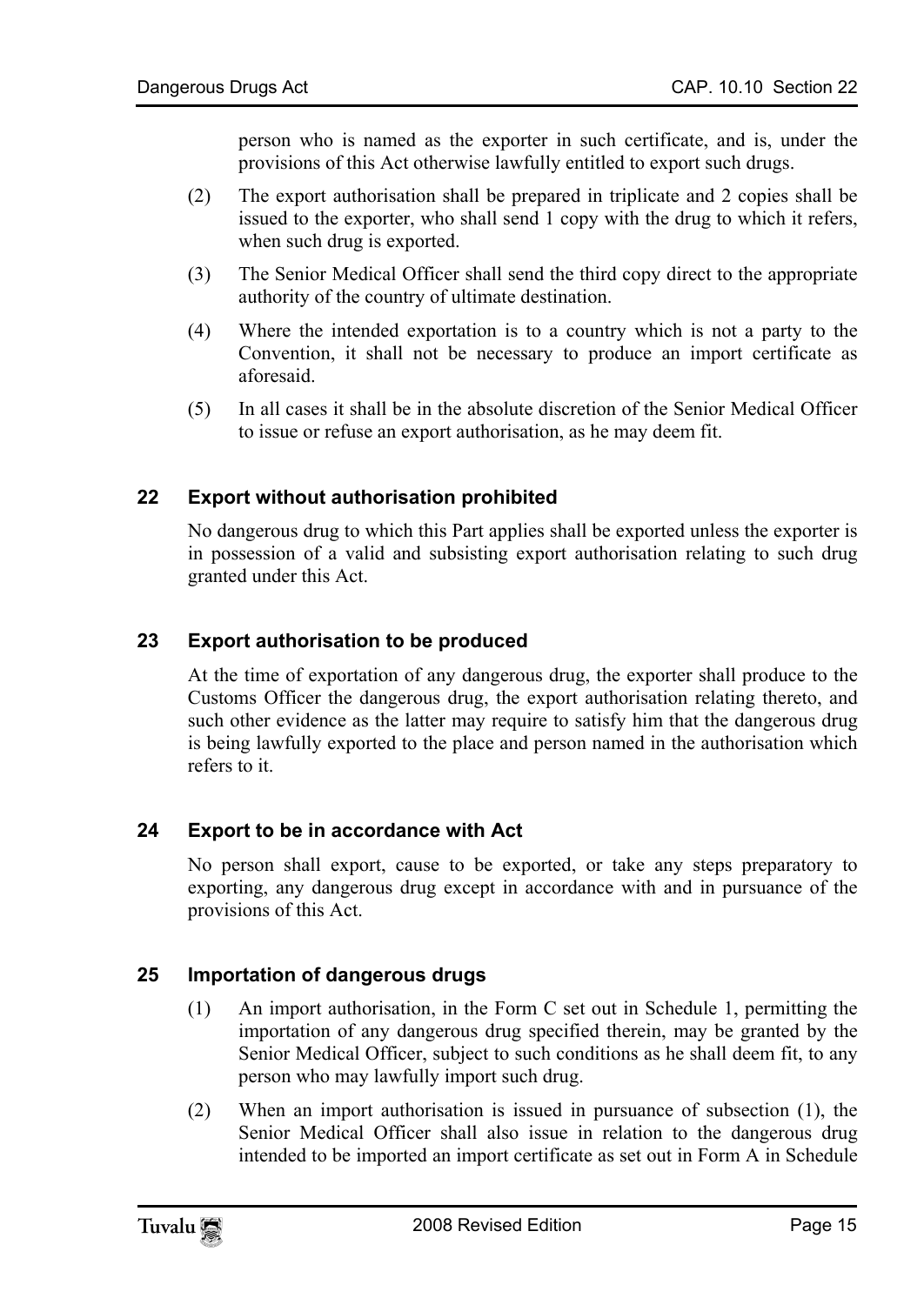<span id="page-15-0"></span>1, which shall be forwarded by the intending importer to the person from whom the drug is to be obtained, and when an importer to whom an import authorisation is issued under this section intends to import the drug or drugs to which such authorisation related in more than one consignment, a separate import certificate shall be issued to him in respect of each such consignment.

## **26 Permission to withdraw drugs from store**

- (1) Upon the arrival of any dangerous drugs in Tuvalu, the person to whom such drugs are sent shall apply in writing to the Senior Medical Officer for permission to withdraw such drugs from the appointed store; and such application shall state the manner in which the drugs were imported, the number and date of import authorisation and the quantity of such drugs.
- <span id="page-15-1"></span>(2) The Senior Medical Officer, or the officer authorised by him under section 18, if satisfied that the said drugs agree in all particulars with the drugs specified in the import authorisation, may grant permission, in the Form F in Schedule 1, for the removal of the said drugs from the store.

## **27 Importation without authorisation prohibited**

<span id="page-15-2"></span>No dangerous drug shall be imported unless the person to whom the drug is consigned is in possession of a valid and subsisting import authorisation granted in pursuance of this Act.

### **28 Export authorisation or diversion certificate to accompany drug**

<span id="page-15-3"></span>Every dangerous drug imported from a country which is a party to the Convention or the Single Convention shall be accompanied by a valid and subsisting export authorisation or diversion certificate.

### **29 Importation to be In accordance with Act**

<span id="page-15-4"></span>No person shall import, cause to be imported, or take any steps preparatory to importing, any dangerous drug to which this Part applies except in accordance with the provisions of this Act.

### **30 Exception of certain substances and preparations from certain provisions of Part IV**

The provisions of sections 14, 16, 17, 18, 19, 20, 21, 22, 23, 24, 25, 26, 27, 28 and 29 shall not apply to any preparation or other substance for the time being falling within Part II of Schedule 2.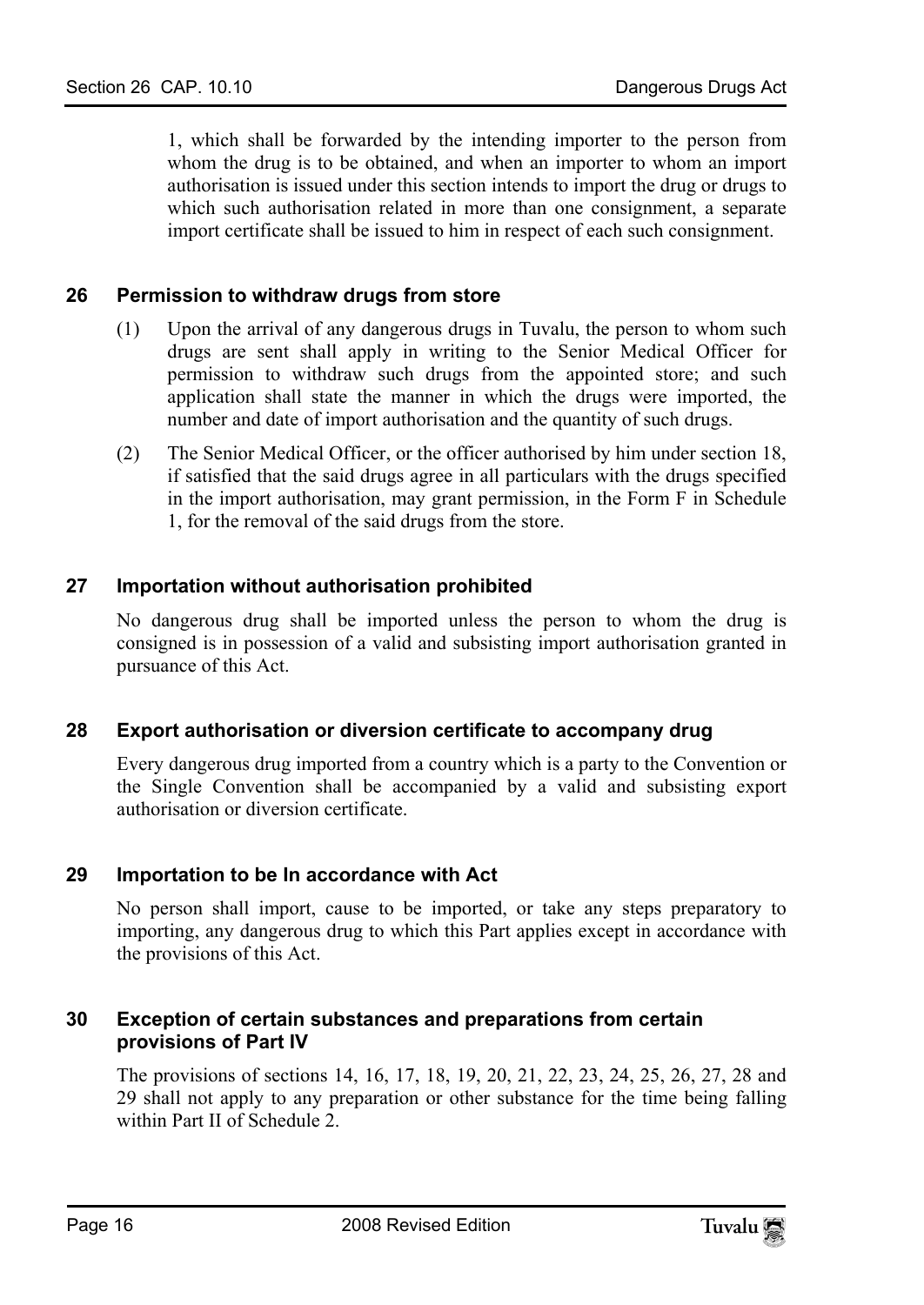## <span id="page-16-1"></span><span id="page-16-0"></span>**PART V - DANGEROUS DRUGS IN TRANSIT AND DIVERSION OF DANGEROUS DRUGS**

## **31 Dangerous drug in transit**

- (1) No person shall bring any dangerous drug to Tuvalu in transit unless
	- (a) the drug is in course of transit from a country from which it may lawfully be exported to another country into which such drug may lawfully be imported; and
	- (b) except where the drug comes from a country not a party to the Convention or the Single Convention, it is accompanied by a valid and subsisting export authorisation or diversion certificate, as the case may be.
- (2) When any dangerous drug in transit is accompanied by an export authorisation or diversion certificate and the Customs Officer has reasonable grounds for believing that such authorisation or certificate is false, or that it has been obtained by fraud or wilful misrepresentation of a material particular, the Customs Officer may seize and detain the drug to which such authorisation or certificate relates; and upon being satisfied that such authorisation or certificate is valid, or has not been obtained by fraud or misrepresentation as aforesaid, the Customs Officer shall release the drug.
- (3) When a dangerous drug in course of transit is not accompanied by an export authorisation or diversion certificate by reason of the fact that the drug comes from a country not a party to the Convention or the Single Convention and the Customs Officer has reasonable grounds for believing it is being conveyed in an unlawful manner, or for an unlawful purpose, or is in course of transit for the purpose of being imported into another country in contravention of the laws of that country, the Customs Officer may seize and detain the drug.
- (4) When a dangerous drug in course of transit is landed or transhipped in Tuvalu, it shall remain under the control of the Senior Medical Officer and shall be moved only under and in accordance with a removal licence granted in pursuance of section 32.
- <span id="page-16-2"></span>(5) Nothing in this section contained shall be deemed to apply to any dangerous drug in transit by post or in transit by air, if the aircraft passes over Tuvalu without landing; or to such quantities of dangerous drugs as may *bona fide* reasonably form part of the medical stores of any ship or aircraft.

## **32 Removal licences**

- $(1)$  No person shall
	- (a) remove any dangerous drug from any conveyance in which it is brought into Tuvalu in transit; or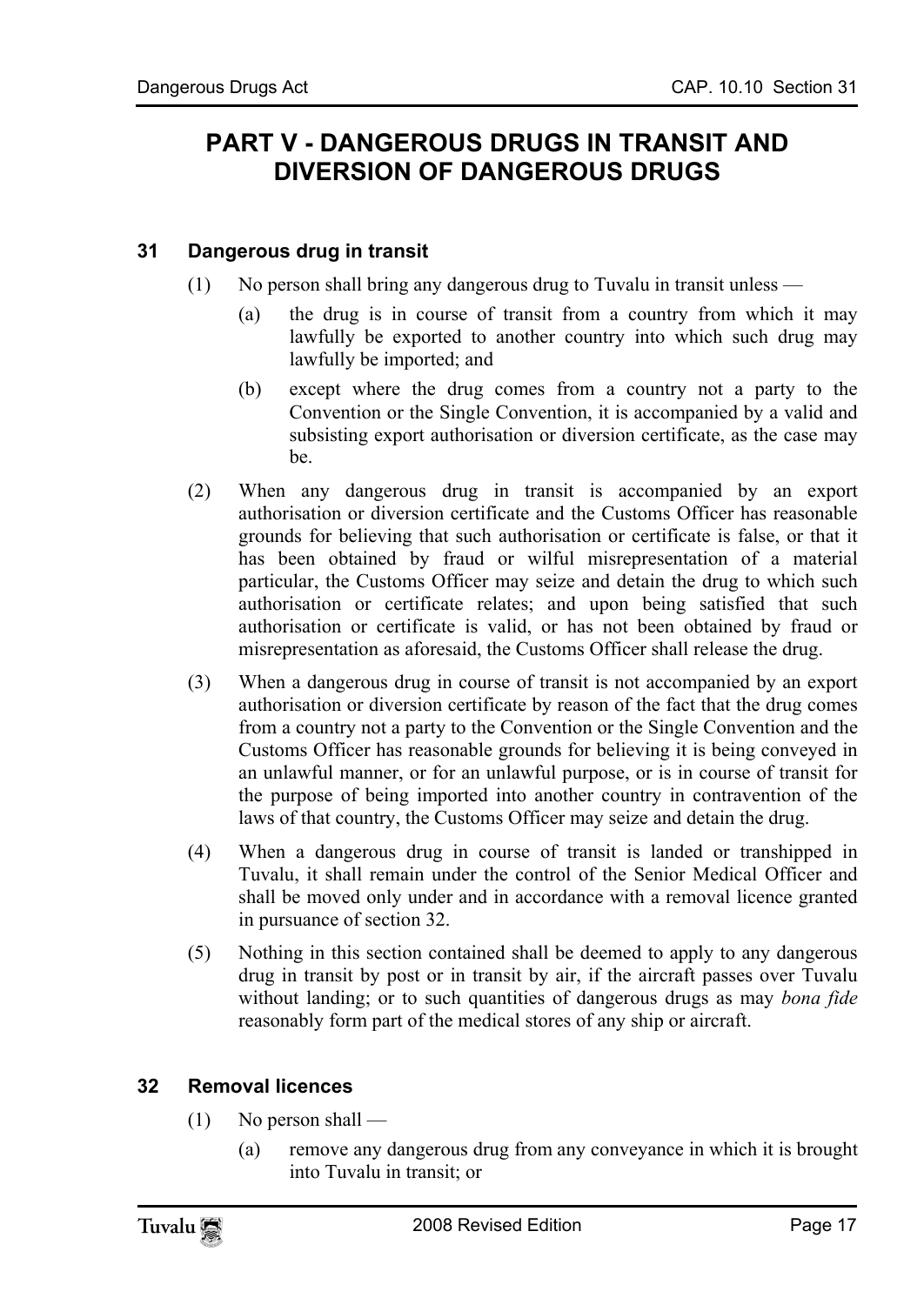(b) in any way move any such drug in Tuvalu at any time after removal from such conveyance,

except under and in accordance with a licence (in the Form D set out in Schedule 1 and in this Act referred to as a "removal licence") issued by the Senior Medical Officer; and in all cases it shall be in the absolute discretion of the Senior Medical Officer to issue or refuse a removal licence as he shall deem fit.

- (2) No removal licence for the transfer of any such drug to any conveyance for removal out of Tuvalu shall be issued unless and until a valid and subsisting export authorisation or diversion certificate relating to it is produced to the Senior Medical Officer; save that when the drug has come from a country not a party to the Convention or the Single Convention this subsection shall not apply.
- <span id="page-17-0"></span>(3) The provisions of this section shall not apply to dangerous drugs in transit by post.

## **33 Dangerous drugs not to be tampered with**

<span id="page-17-1"></span>No person shall cause any dangerous drug in transit to be subjected to any process which would alter its nature, or wilfully open or break any package containing any dangerous drug in transit except upon the instructions of the Senior Medical Officer, and in such a manner as he may direct.

### **34 Diversion of dangerous drugs**

- (1) No person shall, except under the authority of a diversion certificate in the Form E in Schedule 1, cause or procure any dangerous drug brought into Tuvalu in transit to be diverted to any destination other than that to which it was originally consigned; and in the case of any dangerous drug in transit accompanied by an export authorisation or a diversion certificate issued by a competent authority of some other country, the country stated in such export authorisation or diversion certificate, as the case may be, to be the country of destination, shall be deemed to be the country to which the drug was originally consigned.
- (2) The Senior Medical Officer may, in his absolute discretion, issue a diversion certificate in respect of any dangerous drug in transit, on the production to him of a valid and subsisting import certificate issued by a competent authority in the country to which it is intended to divert the drugs; or, if that country is not a party to the Convention or the Single Convention, on such evidence as may satisfy him that the drug is to be sent in a lawful manner and for a proper purpose.
- (3) A diversion certificate shall be issued in duplicate and 1 copy thereof shall accompany the drug when it is exported, and another copy shall be despatched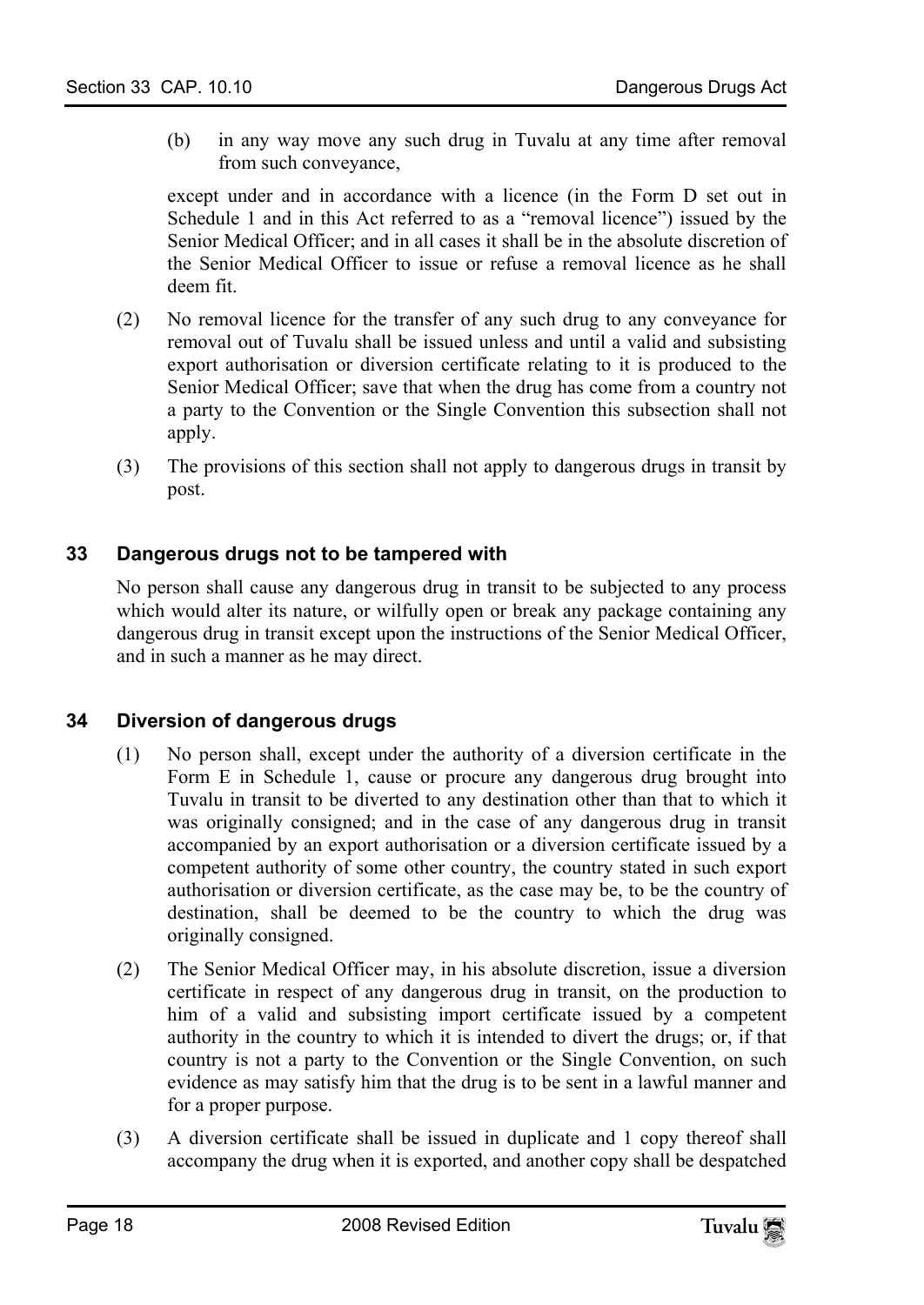<span id="page-18-0"></span>by the Senior Medical Officer to the proper authority in the country to which the dangerous drug has been diverted.

(4) Upon the issue of a diversion certificate, the export authorisation or diversion certificate (if any) accompanying the drug on its arrival in Tuvalu shall be detained by the Senior Medical Officer and returned to the authority issuing such authorisation or diversion certificate, together with a notification of the name of the country to which such drug has been diverted.

## <span id="page-18-1"></span>**PART VI - LEGAL PROCEEDINGS, PENALTIES AND GENERAL**

## **35 Application of Customs Act**

- (1) Articles the importation of which is prohibited by this Act and, to the extent to which their importation is prohibited, articles the importation of which is restricted by this Act, shall be deemed to be goods the importation of which is prohibited under the Customs Act;<sup>4</sup> and, subject to the provisions of this Act, the said Act and any Act amending the same shall apply to such articles.
- <span id="page-18-2"></span>(2) If any goods the exportation of which is prohibited or restricted by this Act are exported in contravention thereof, or brought to a wharf or other place to be shipped in any conveyance, the exporter or his agent shall be liable for each offence to forfeit either treble the value of the goods or \$200, at the option of the Customs Officer.

## **36 Search warrant**

- (1) A magistrate, if satisfied by information on oath that any drug or other substance to which this Act applies is being unlawfully kept, landed, conveyed or sold in contravention of this Act, in any place, whether a building or not, or in any ship not having the status of a ship of war, or in any vehicle, may grant a warrant to enter at any time, and if needs be by force, on Sundays as well as any other days, the place, ship or vehicle named in such warrant, and every part thereof to examine and to search for any such drug or other article unlawfully kept therein, and to demand from the owner or occupier thereof the production of the authority for being in possession of the same.
- (2) When the officer or other person executing such warrant has reasonable cause to believe that any drug or other article to which this Act applies, found by him in any place, ship or vehicle, is being kept, conveyed, landed or sold in contravention of this Act, he may seize and detain the same until the court has decided whether the same is liable to be forfeited or not.
- (3) Proceedings in the court shall be commenced as soon as possible after the seizure.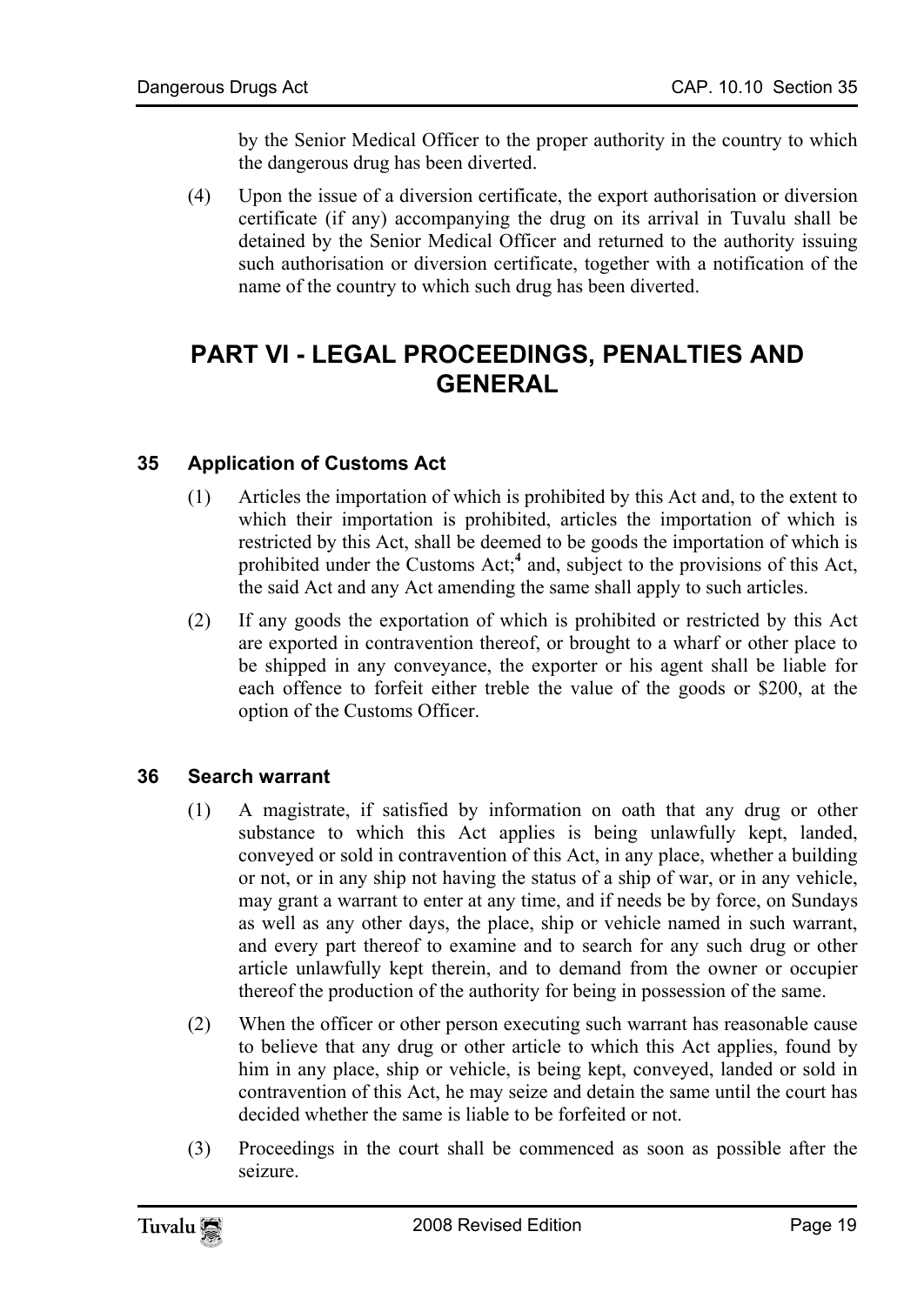## <span id="page-19-0"></span>**37 Exemption from liability**

<span id="page-19-1"></span>Any person acting under the aforementioned warrant shall not be liable to any suit for seizing or detaining any drug or other article to which this Act applies.

### **38 Powers of inspection and search**

- (1) Any medical officer, officer of customs or police officer, or other person authorised in that behalf by any general or special order of the Senior Medical Officer, shall, for the purposes of this Act, have power to enter the premises of any person carrying on the business of a producer, manufacturer, seller or distributor of any drug to which this Act applies, and to demand the production of, and to inspect, any books or documents relating to dealings in any such drugs, and to inspect any stocks of any such drugs.
- (2) If a magistrate is satisfied by information on oath that there is a reasonable ground for suspecting that —
	- (a) any drugs to which this Act applies are, in contravention of the provisions of this Act or any rules made thereunder, in the possession of or under the control of any person in any premises; or
	- (b) any document relating to, or connected with, any transaction or dealing which was, or any intended transaction or dealing which would, if carried out, be, an offence against this Act, or in the case of a transaction or dealing carried out or intended to be carried out in any place outside Tuvalu, an offence against the provisions of any corresponding law in force in that place, is in the possession of, or under the control of, any person in any premises,

he may grant a search warrant authorising any police officer named in the warrant to enter, if need be by force, the premises named in the warrant, and to search the premises and any person found therein, and if there be reasonable ground for suspecting that an offence has been committed against this Act in relation to any such drugs which may be found in the premises or in possession of any such persons, or that any document which may be so found is such a document as aforesaid, to seize and detain those substances and that document as the case may be.

- (3) If any person wilfully delays or obstructs any person in the exercise of his powers under this section, or fails to produce, or conceals, or attempts to conceal, any such books, drugs, stocks or documents as aforesaid, he shall be guilty of an offence under this Act.
- <span id="page-19-2"></span>(4) Where any search is made upon a female it shall be conducted by a female.

## **39 Offences and penalties**

(1) Any person who —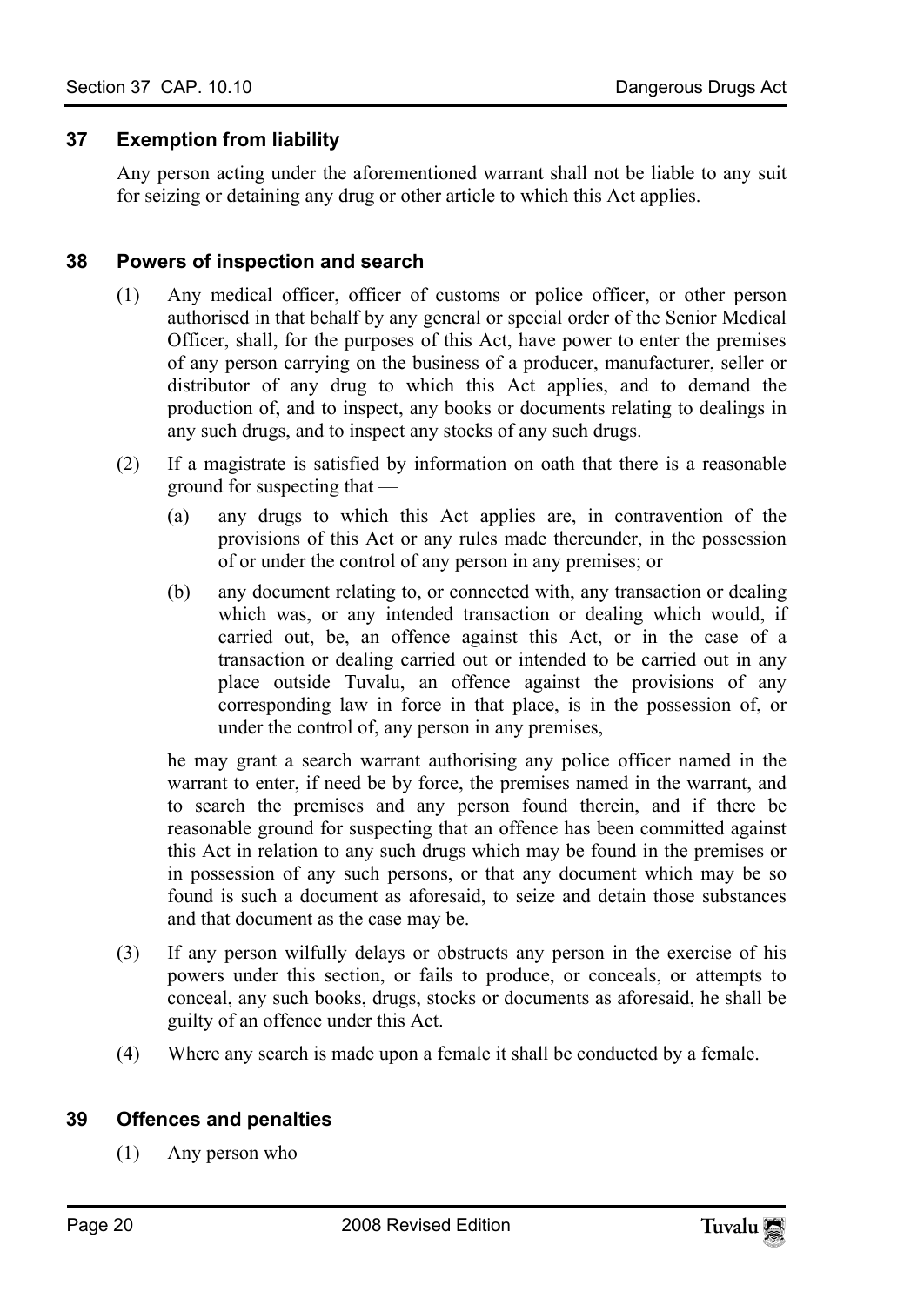- (a) acts in contravention of or fails to comply with any of the provisions of this Act or any rules made under this Act; or
- (b) acts in contravention of or fails to comply with the conditions of any licence issued or any authority granted under or in pursuance of this Act; or
- (c) for the purpose of obtaining for himself or for any other person, the issue, grant or renewal of any such licence or authority as aforesaid, makes any declaration or statement which is false in any particular, or knowingly utters, produces or makes use of, any such statement or declaration or any document confirming the same; or
- (d) in Tuvalu aids, abets, counsels or procures the commission in any place outside Tuvalu of any offence punishable under the provisions of any corresponding law in force in that place, or does any act preparatory to, or in furtherance of, any act which, if committed in Tuvalu, would constitute an offence against this Act,

shall be guilty of an offence under this Act.

- (2) Every person guilty of an offence under this Act shall, in respect of each offence for which no penalty is otherwise prescribed, be liable —
	- (a) on conviction by the High Court sitting with assessors, to a fine of \$4,000 and to imprisonment for 10 years; or
	- (b) on summary conviction, to a fine not exceeding \$1,000 a[nd](#page-35-2) to imprisonment for 5 years;

and shall in every case, on conviction for the offence, forfeit to Her Majesty all articles in respect of which the offence was committed; and the court before which the offender was convicted may order the forfeited articles to be destroyed or otherwise disposed of, as the court deems fit.**<sup>5</sup>**

- (3) No person shall be proceeded against under subsection (1) (a) unless the proceedings are instituted by, or with the consent of, the Attorney-General; and no person, on conviction for any offence of contravening or failing to comply with any rules made under this Act, relating to the keeping of books, or the issuing or dispensing of prescriptions containing drugs to which this Act applies, shall be sentenced to imprisonment without the option of a fine, or to pay a fine exceeding \$100, if the court dealing with the case is satisfied that the offence was committed through inadvertence and was not preparatory to, or committed in the course of, or in connection with, the commission of, or intended commission of, any other offence against this Act.
- (4) If any person attempts to commit an offence against this Act, or solicits or incites another person to commit such an offence, he shall, without prejudice to any other liability, be liable to the same punishment and forfeiture as if he had committed an offence against this Act.
- (5) When a person convicted of an offence against this Act is a company, the chairman and every director and every officer concerned in the management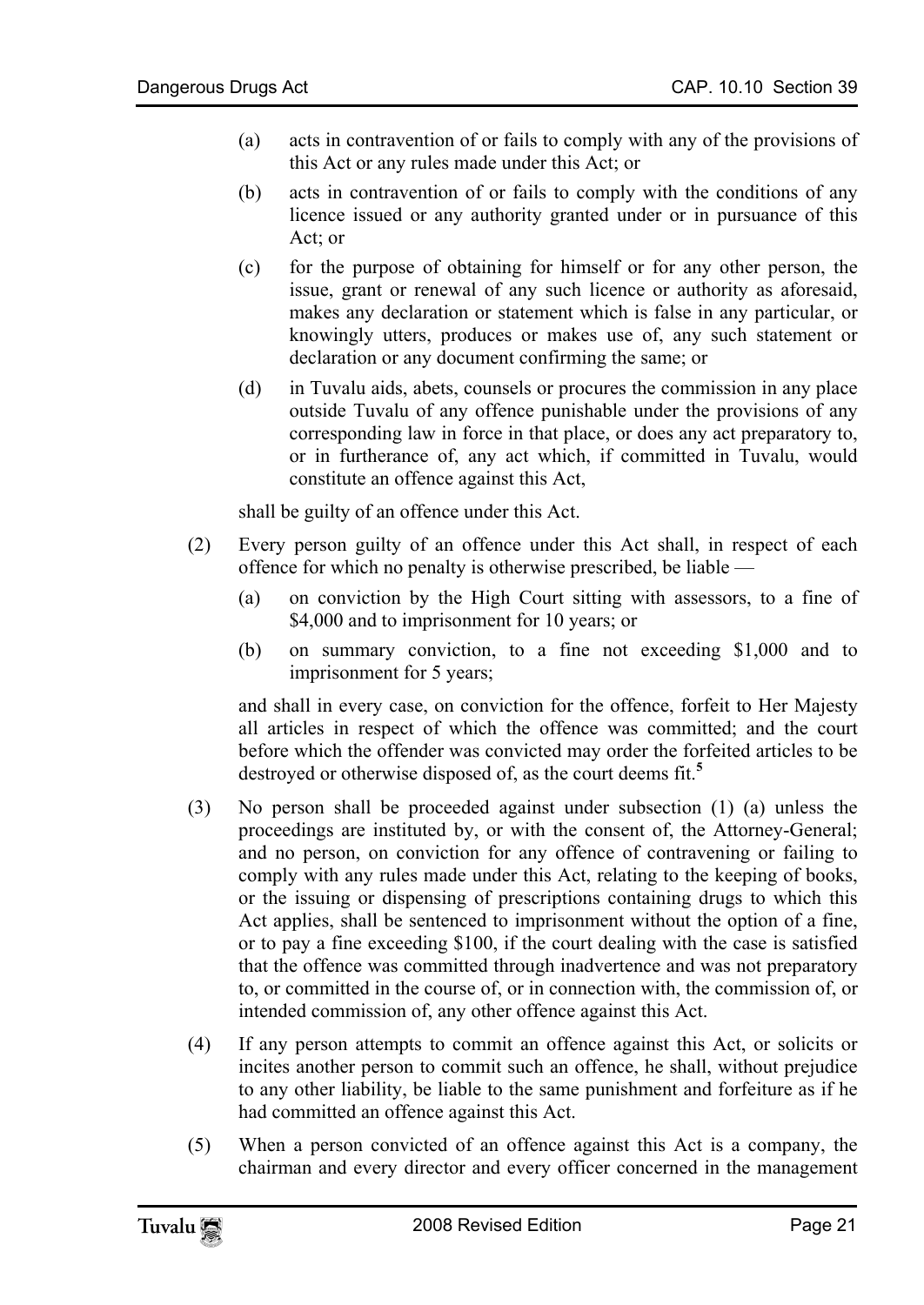of the company shall be guilty of the like offence, unless he proves that the act constituting the offence took place without his knowledge or consent.

(6) Notwithstanding any enactment prescribing the time within which such proceedings may be brought, any such proceedings for an offence against this Act may be brought either within the time so specified or 3 months from the date on which evidence sufficient in the opinion of the Attorney-General to justify a prosecution for the offence comes to his knowledge, whichever is the longer; and for the purposes of this subsection, a certificate purporting to be signed by the Attorney-General as to that date on which such evidence as aforesaid comes to his knowledge, shall be conclusive evidence thereof; and this provision of this subsection shall apply to proceedings for attempting or soliciting or inciting another person to commit such an offence, as they apply to proceedings for such an offence.

## <span id="page-21-0"></span>**40 Power of arrest**

<span id="page-21-1"></span>Any officer of customs or police officer may arrest without warrant any person who has committed, or attempted to commit, or is reasonably suspected by an officer of customs or police officer of having committed or attempted to commit, an offence against this Act, if he has reasonable ground for believing that that person will abscond unless arrested, or if the name and address of that person are unknown to him and cannot be ascertained by him.

### **41 Reward to informer**

<span id="page-21-2"></span>The court before which any person is convicted for any offence under this Act may direct a portion of the fine actually paid into court, and not exceeding one-half, to be paid to an informer.

### **42 Certificate as evidence**

In any proceedings under this Act the production of a certificate purporting to be signed by a government chemist shall be *prima facie* evidence of the facts therein stated.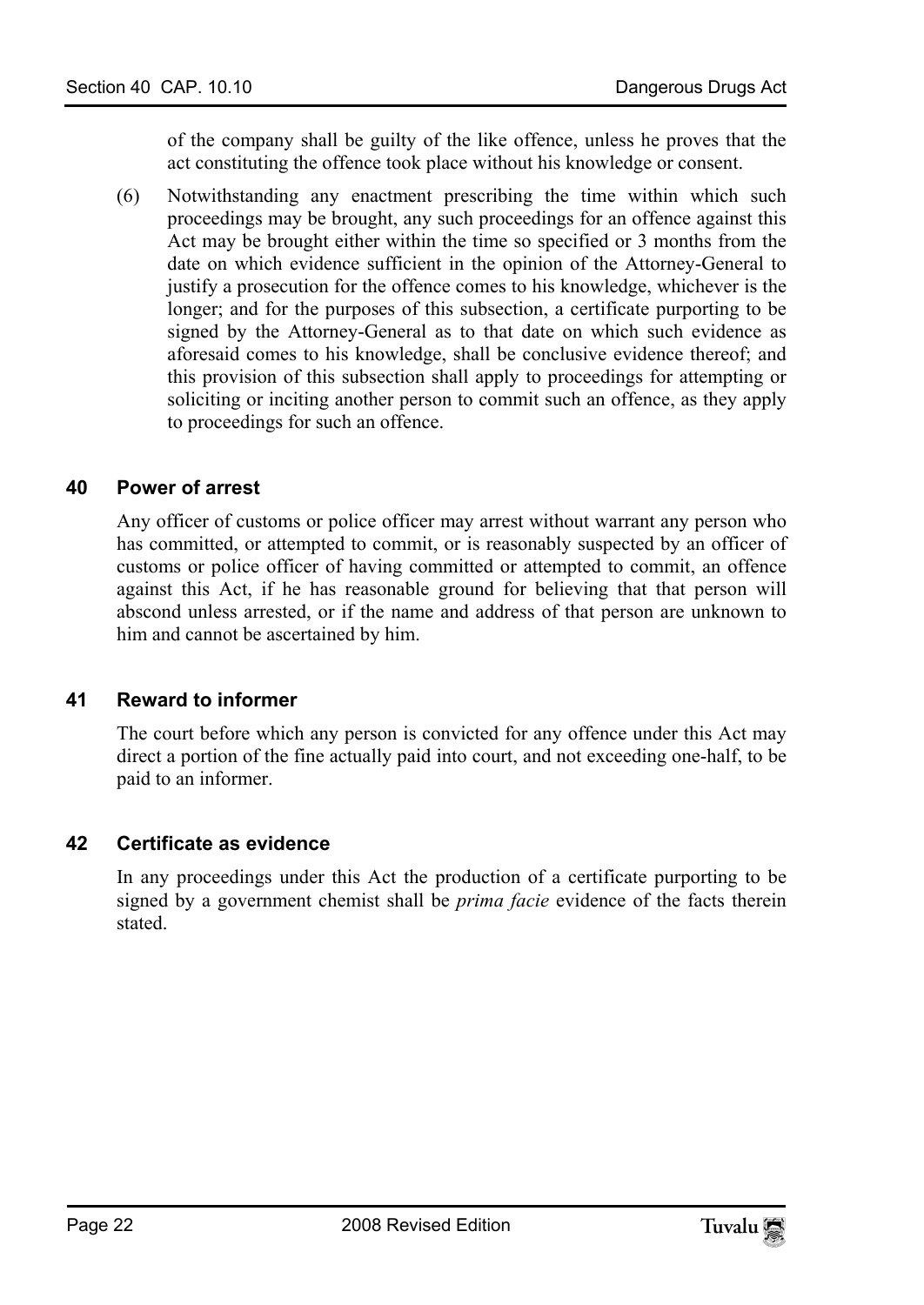#### <span id="page-22-0"></span>**SCHEDULE 1**

## **FORM A**

#### (Section 2)

#### **Import Certificate issued by the Government of Tuvalu**

**SERIAL NO......................** 

**FILE NO......................** 

#### <span id="page-22-1"></span>International Conventions on Narcotic Drugs

## **CERTIFICATE OF OFFICIAL APPROVAL TO IMPORT**

I, being the person charged with the administration of the law relating to Dangerous Drugs to which the International Conventions on Narcotic Drugs apply, hereby certify that I have approved the importation by [here insert name, address and business of importer] of [here insert exact description and amount of drug to be imported] from [here insert name and address of firm in exporting country from which drugs are to be obtained] subject to the conditions, that —

- (1) the consignment shall be imported before the ....................................and
- (2) the consignment shall be imported by .....................................and that I am satisfied that the proposed consignment to be imported is required —
	- (1) for legitimate purposes;
	- (2) solely for medicinal or scientific purposes.

#### **SIGNATURE AND STAMP OFISSUING AUTHORITY..................................**

**DATE ...............................................** 

This document is solely for production to the Government of the country from which the drug is proposed to be exported.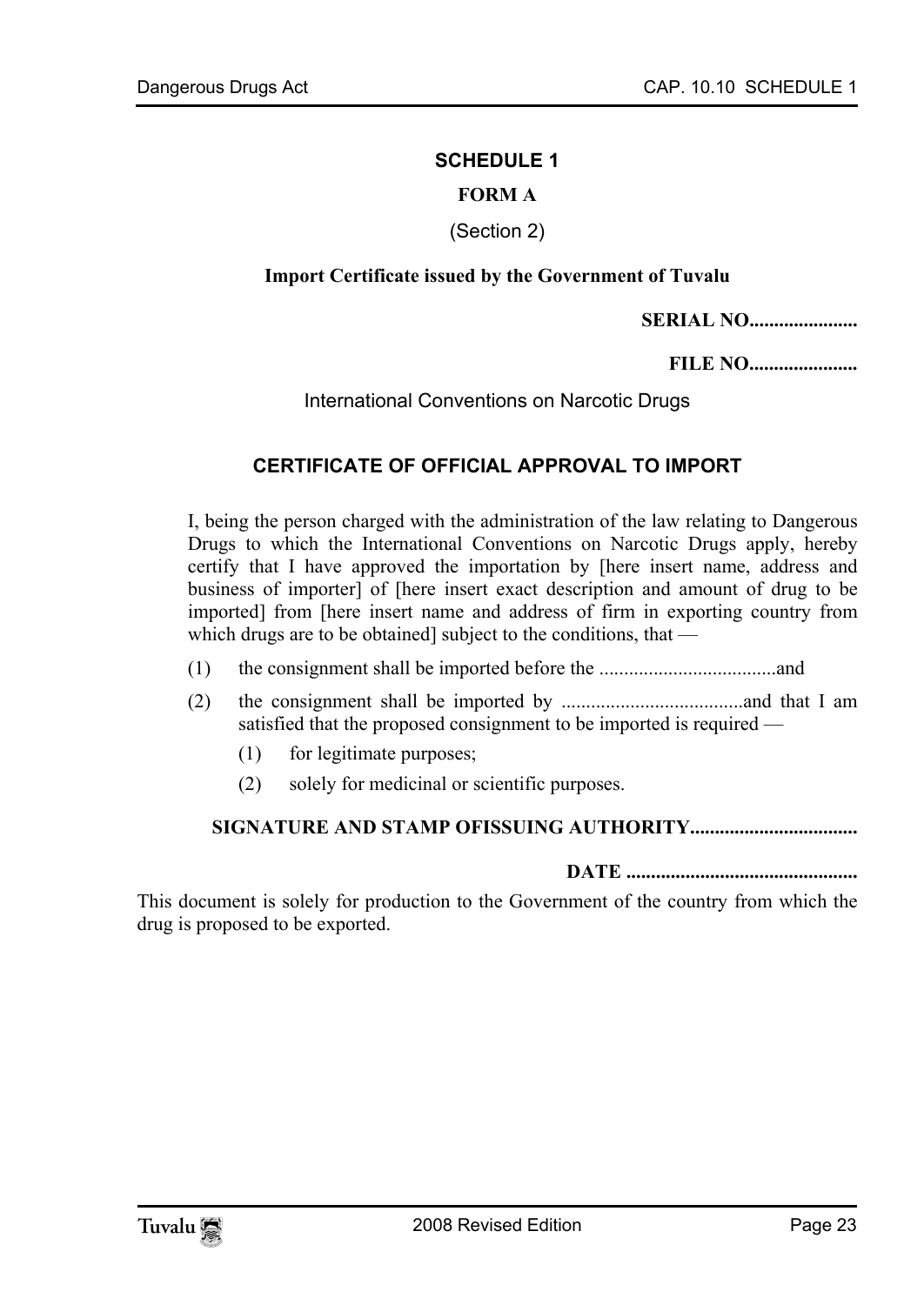#### **FORM B**

(Section 21)

**SERIAL NO......................FILE NO......................** 

### **APPLICANT'S REFERENCE NO..................................................**

## TUVALU DANGEROUS DRUGS ACT

## **EXPORT AUTHORISATION**

In pursuance of the Dangerous Drugs Act, the Senior Medical Officer hereby authorises ...................hereinafter called "the exporter" to export from —

- (1) the port of ..........................................................by s.s.
- (2) Tuvalu by parcel post in parcels from the General Post Office in ............................to ......................................in virtue of Import Certificate No. ..........................dated ..............................................issued by ..............................................................the following drugs, namely —

This authorisation is issued subject to the following conditions —

- 1. This authorisation is not a licence to obtain or be in possession of the drugs named herein.
- 2. This authorisation is available only for drugs of the exact quantity, kind and form specified above.
- 3. This authorisation does not relieve the exporter from compliance with any Customs Act in force for the time being, relating to the exportation of goods from Tuvalu, nor from any provision of the Post Office Act, or of any Post Office Regulations, for the time being in force, nor from any rules or regulations, respecting the transmission of articles by post, which may for the time being be in force within Tuvalu or elsewhere.
- 4. If the drugs are authorised to be exported by ship, the duplicate copy which is attached shall accompany the consignment to the place of destination, and for this purpose the exporter shall cause it to be delivered to the master of the vessel by which the consignment is despatched (see footnote 3).
- 5. If the drugs are authorised to be despatched by post, the attached duplicate copy shall be placed inside the outer wrapper of the parcel containing the drugs. If the drugs are contained in more than one parcel, the duplicate copy shall be placed inside the outer wrapper of one of them, the parcels shall be consecutively numbered on the outer wrapper, and on each parcel shall be legibly stated the number of the parcel in which the duplicate copy is to be found (see footnote 2).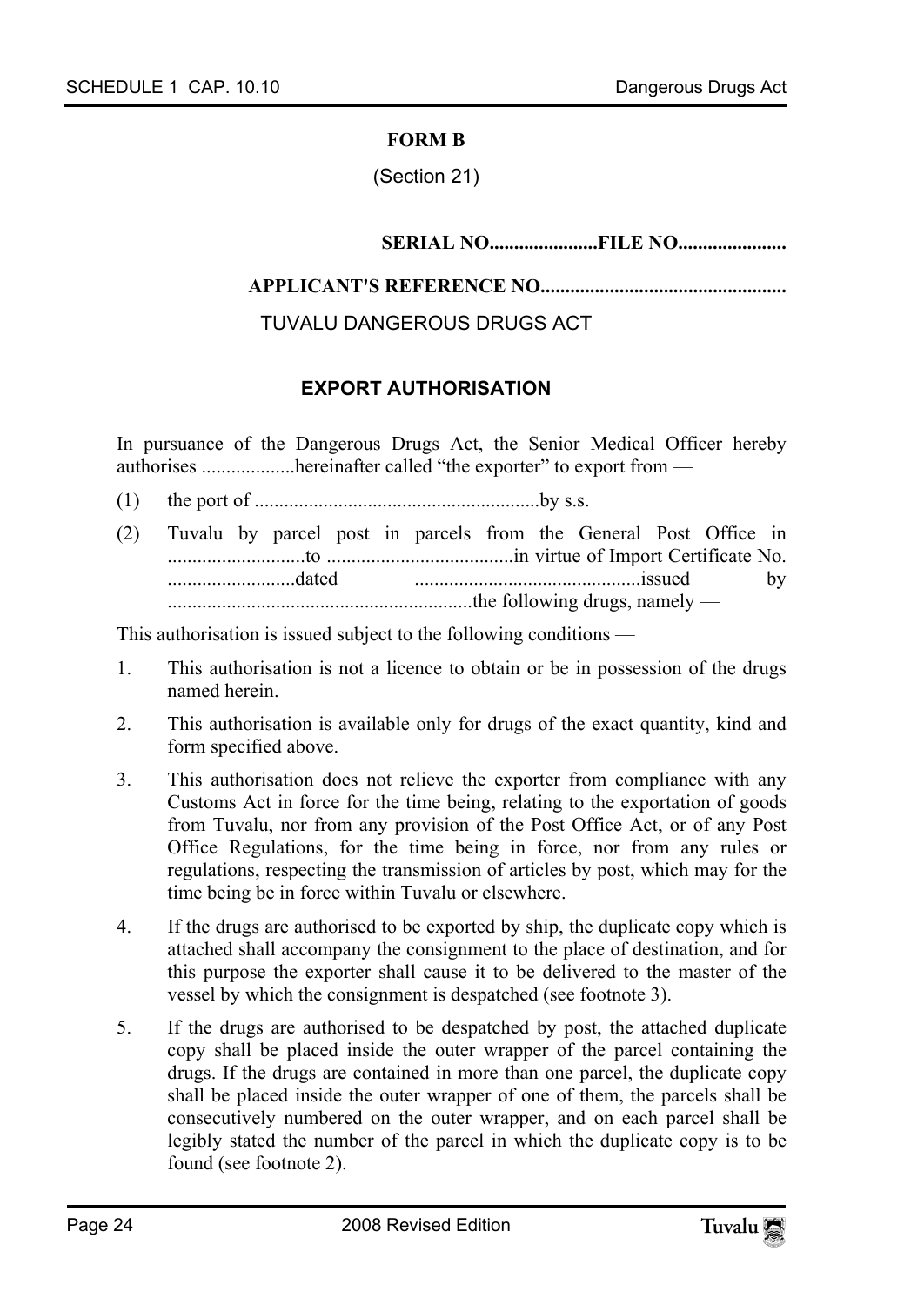- 6. The exporter, if so required by the Customs Officer, shall produce to him within such time as he may allow, proof to his satisfaction that the said drugs were duly delivered at the destination named in the authorisation; and in the event of non-compliance with this condition, the authorisation shall be deemed void and of no effect.
- 7. The exporter shall furnish to the Senior Medical Officer returns of the goods exported by him in pursuance of this authorisation, as may from time to time be required.
- 8. The authorisation is valid only for the exporter named above and may be revoked at any time by the Senior Medical Officer. It shall be produced for inspection when required by any authorised person.
- 9. This authorisation, unless sooner revoked, shall continue in force for 3 calendar months from the date thereof. It must be produced at the time of export to an officer of —
	- (1) the Customs Staff; or
	- (2) the Post Office,

who will retain it; if not used it shall be surrendered to the Senior Medical Officer within 7 days of the date of expiry.

**SIGNATURE AND STAMP.............................................................** 

*Date ......................................Title...............................................................* 

NOTE.-

- (1) If any alteration is desired in this authorisation it must be returned with a request for amendment and a statement of the reasons therefor. No unauthorised alteration is permissible.
- (2) In the case of a drug to be exported by post, failure to comply with this condition may lead to delay or confiscation of the parcels in the country of destination.
- (3) In the case of drugs exported by ship, this document is required in pursuance of the International Opium Convention of 1925, Article 25, and by the Single Convention on Narcotic Drugs to be presented to the competent authority of the country through which the consignment passes whether it is transhipped or not. Failure to comply with this condition may lead to delay or confiscation of the consignment.

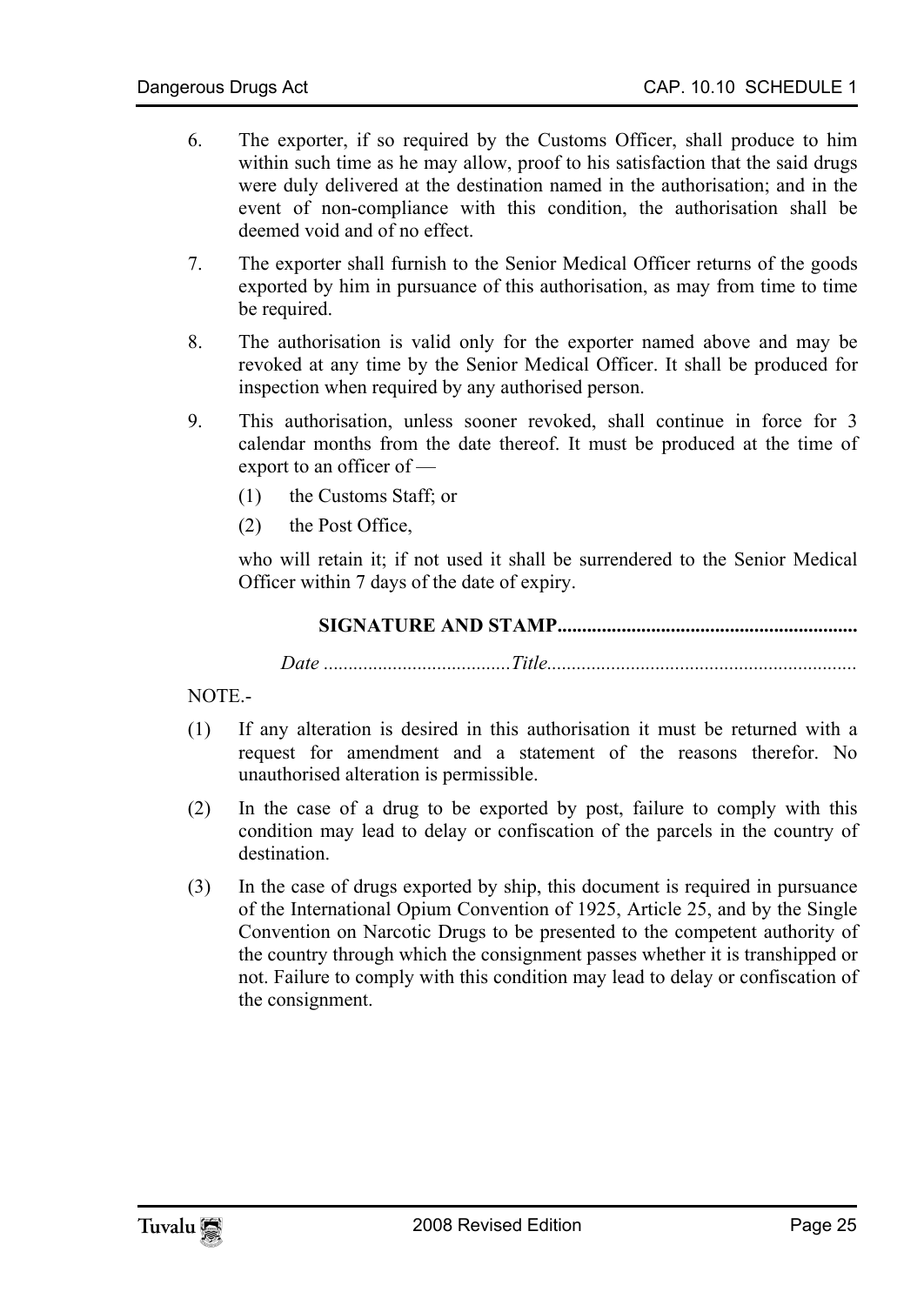#### **FORM C**

(Section 25)

#### <span id="page-25-0"></span>**AUTHORISATION NO.......................................**

#### **FILE NO.......................................**

## TUVALU DANGEROUS DRUGS ACT

## **IMPORT AUTHORISATION**

In pursuance of the Dangerous Drugs Act (hereinafter called "the Act") the Senior Medical Officer hereby authorises (hereinafter called the "Importer") to import the drugs referred to in the Schedule hereto from

This authorisation is issued subject to the following conditions —

- 1. The drugs shall be imported before
- 2. This authorisation is not a licence to be in possession of or to supply the drug imported.
- 3. This authorisation is valid only for the importer and may be revoked at any time by the Senior Medical Officer to whom it shall in that event be immediately surrendered. It shall be produced for inspection when required by any duly authorised person.
- 4. This authorisation does not relieve the importer from compliance with any customs regulations in force for the time being relating to the importation of goods into or transhipment of goods in Tuvalu or any Post Office Regulations for the time being in force in Tuvalu.
- 5. This authorisation unless sooner revoked shall be produced to the customs officer at the time of importation and shall be surrendered to the customs officer at the time when the last consignment of drugs is imported.
- 6. If the importation of all the drugs specified in the Schedule is not effected before the date specified in condition No.1 this authorisation shall immediately after that date be surrendered to the Senior Medical Officer.
- <span id="page-25-1"></span>7. The copy of the export authorisation, if any, which accompanies the drugs shall be forwarded to the Senior Medical Officer immediately the importation of the drugs has been effected.

#### **DATE............................ SENIOR MEDICAL OFFICER...........................................**

### **SCHEDULE SPECIFYING THE DRUGS AND QUANTITIES THEREOF TO BE IMPORTED**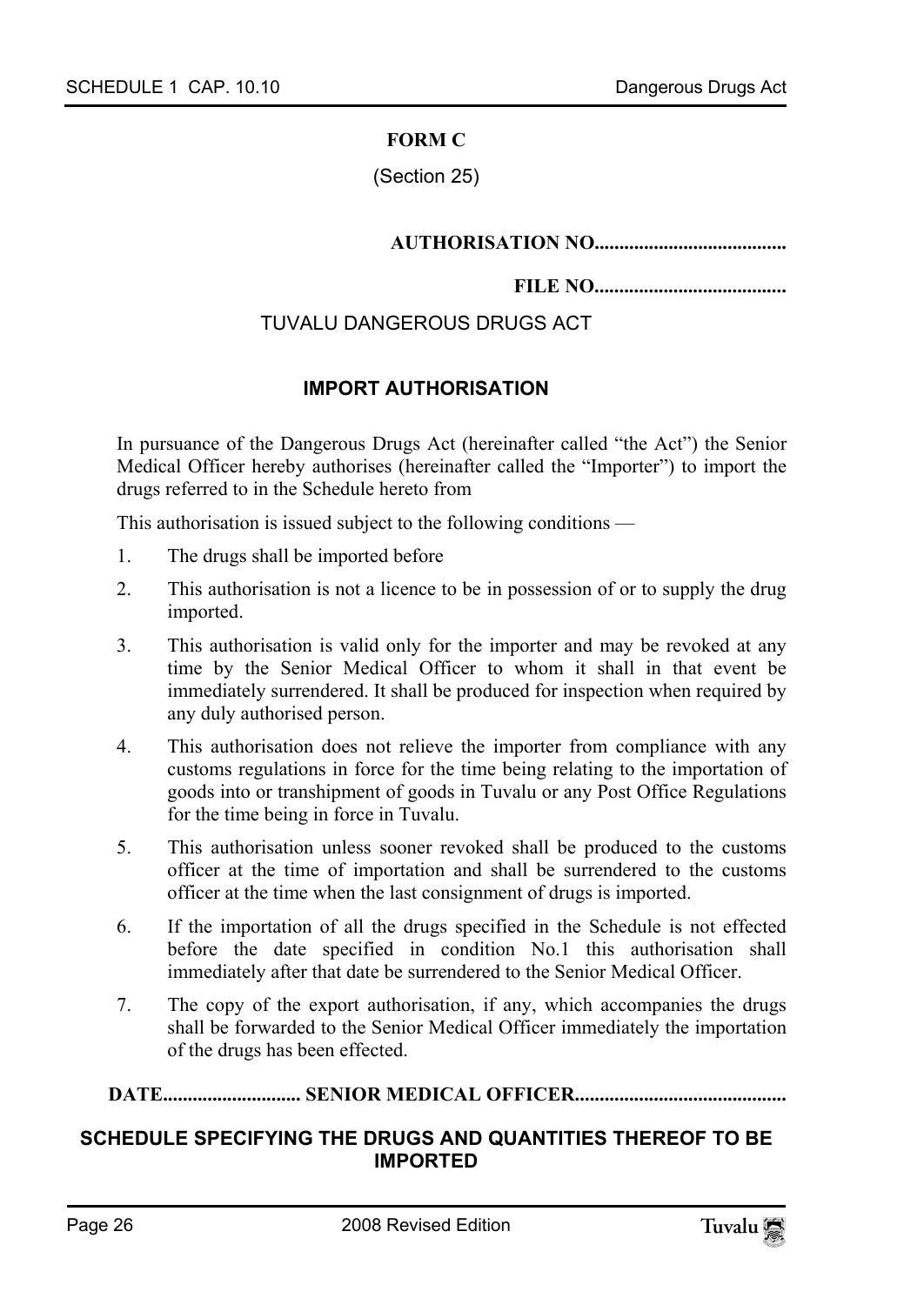| Name of Drug | Quantity |
|--------------|----------|
|              |          |
| ာ            |          |
| 3            |          |
| 4            |          |
|              |          |
| h            |          |

<span id="page-26-0"></span>This authorisation is not to leave the possession of the importer until it is surrendered to the Senior Medical Officer or to the customs officer who will complete the indorsement on the back and return the authorisation to the Senior Medical Officer.

## **INDORSEMENT BY CUSTOMS OFFICER AT THE TIME OF IMPORTATION**

| Date | Description<br>of<br>drugs  <br>imported | No. and date   Quantity<br>of<br>Export<br>Authorisation | How<br>imported | Customs<br>entry or<br>parcel<br>No. | Signature,<br>rank and<br>station of<br>customs<br>officer |
|------|------------------------------------------|----------------------------------------------------------|-----------------|--------------------------------------|------------------------------------------------------------|
|      |                                          |                                                          |                 |                                      |                                                            |

This authorisation, when all the drugs to which it refers have been imported, must be returned by the customs officer to the Senior Medical Officer.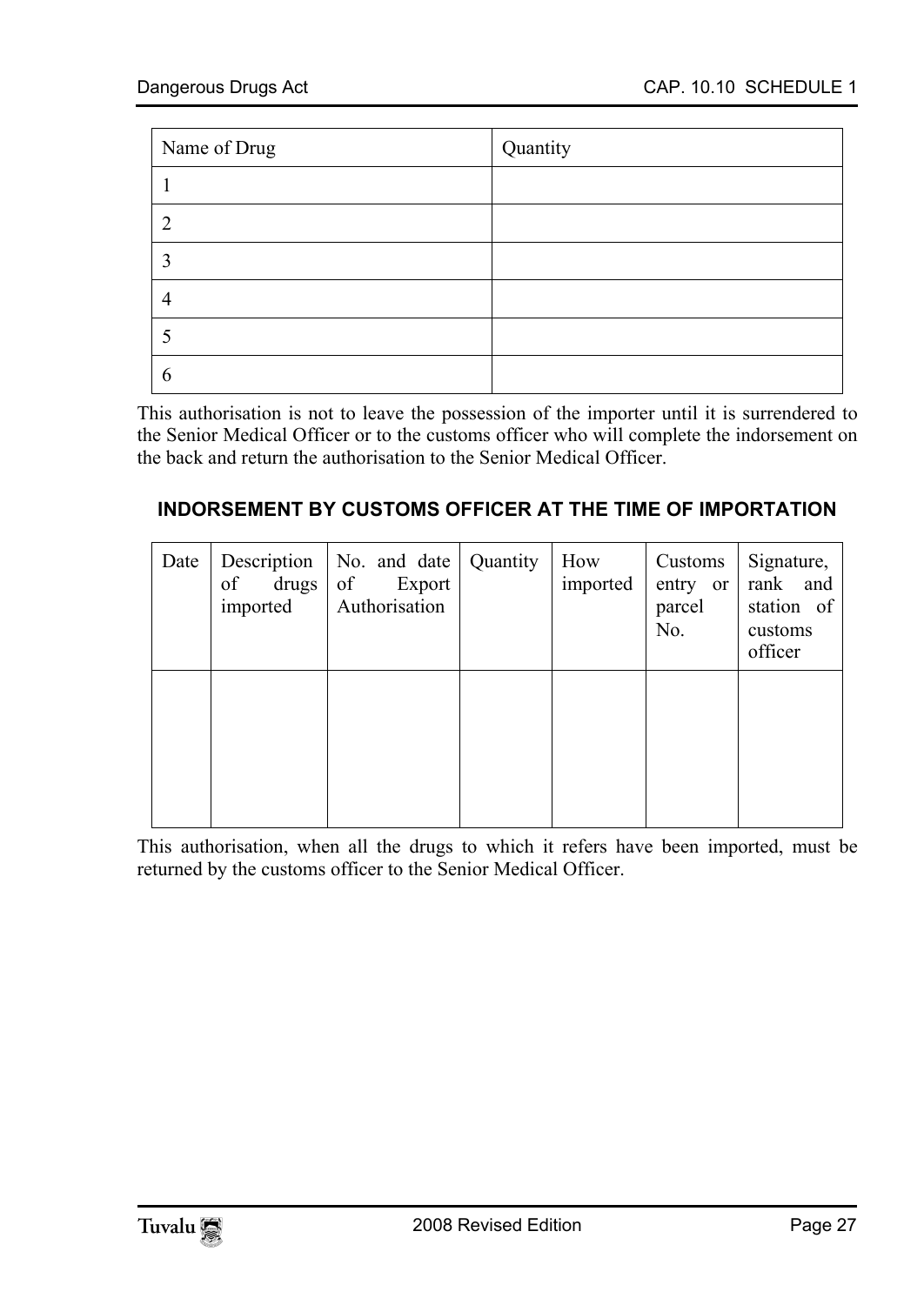#### **FORM D**

(Section 32)

## <span id="page-27-0"></span>TUVALU DANGEROUS DRUGS ACT

#### **LICENCE FOR THE REMOVAL OF DANGEROUS DRUGS IN TRANSIT**

.......................is hereby authorised to move the dangerous drugs described hereunder from..............to.........Nature and quantity of dangerous drugs.................................

Particulars of export authorisation or diversion certificate (if any), relating thereto .........................……………………………..

Name of ship in which the drugs were brought into Tuvalu ...........................................

Number of packages ........................................................................................................

Date of arrival...................................................................................................................

Marks and numbers on packages .....................................................................................

This licence is issued subject to the following conditions —

- 1. This licence is valid only for the removal of the drugs specified above.
- 2. The removal of the drugs shall take place between .....................a.m./p.m. and ................................a.m./p.m. on the ....................................... 20........

3. If the removal of the drugs does not take place within the hours and on the day specified this licence must be returned to the Senior Medical Officer forthwith; and in any case shall be surrendered when the removal has taken place.

4. The drugs must not be removed unless an officer of the Customs Staff is present.

5. This licence does not authorise the person named above to be in possession of the drugs, otherwise than for the purpose of removing them in accordance with this licence.

6. The packages containing the drugs are not to be opened or broken in the course of the removal.

7. This licence must be produced at any time when required by a duly authorised person.

**DATE..................................SIGNED............................................** 

*Title....................................................................*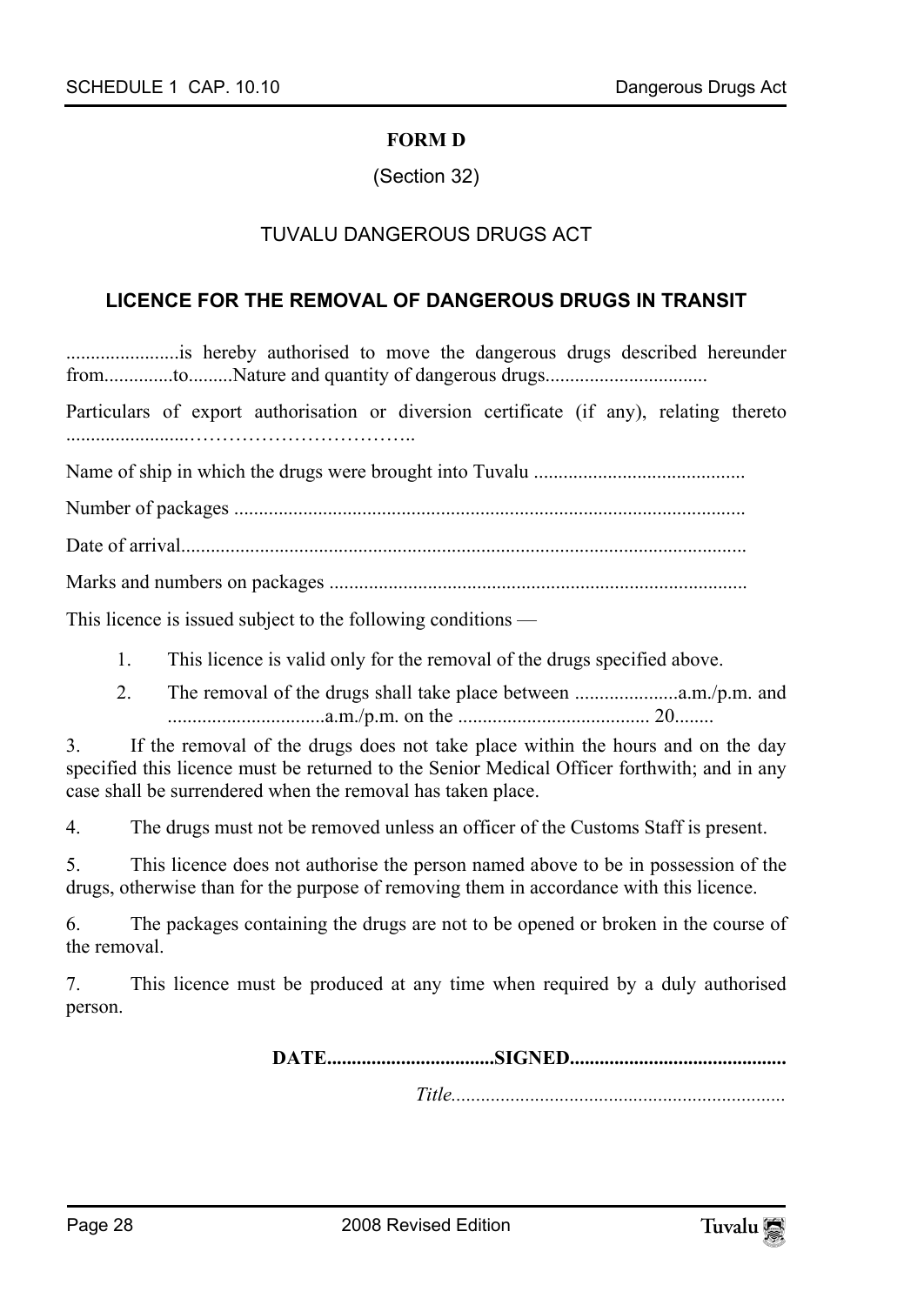### **FORM E**

## (Section 34)

## TUVALU INTERNATIONAL CONVENTIONS ON NARCOTIC DRUGS

### **DIVERSION CERTIFICATE**

I, being the person charged with the administration of the law relating to the dangerous drugs to which the International Conventions on Narcotic Drugs apply hereby certify that I have authorised the diversion of the consignment of drugs of which particulars are given below, to the destination stated below.

| Number and date of export authorisation and authority by whom issued                    |  |  |
|-----------------------------------------------------------------------------------------|--|--|
| Name and address of the original consignee named in the export authorisation            |  |  |
| Name and address of the consignee to whom the consignment is authorised to be diverted  |  |  |
| Number and date of import certificate (and authority by whom issued) by virtue of which |  |  |
| Name of vessel on which the consignment is authorised to be carried                     |  |  |
|                                                                                         |  |  |
| Period within which the consignment) is to be carried from Tuvalu                       |  |  |

This certificate is issued subject to the following conditions —

- 1. The duplicate copy of this certificate must accompany the consignment to the place of destination and for this purpose must be delivered to the master of the vessel by which the consignment is despatched.
- 2. This certificate does not relieve any person who is concerned with the carriage of the consignment of the drugs specified above from compliance with the Customs Regulations in force for the time being relating to the exportation of goods from Tuvalu.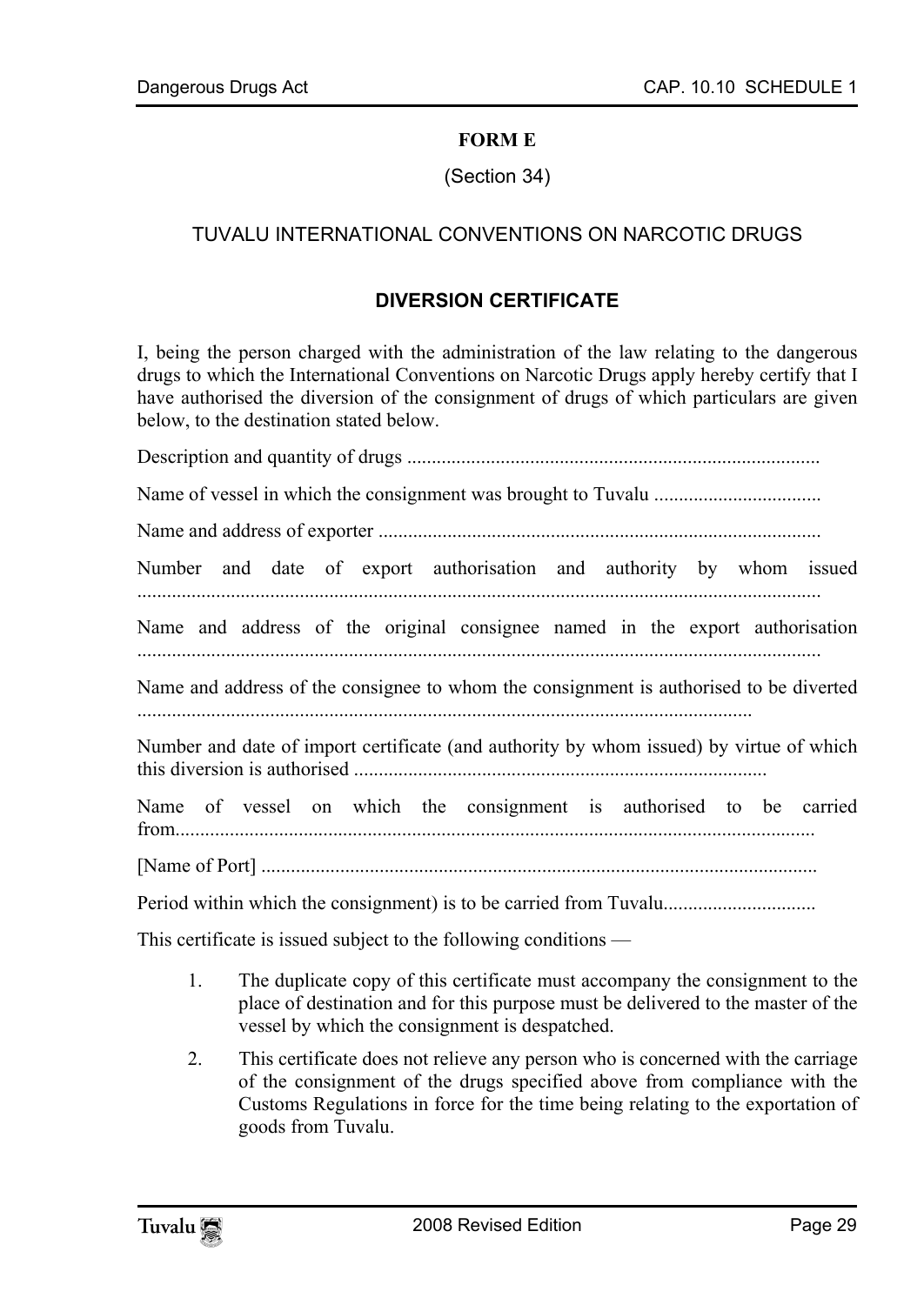- 3. This certificate is valid only for the consignment and for the period specified above and may be revoked at any time.
- 4. If the consignment is not carried from Tuvalu within the period specified above this certificate must be surrendered to the Senior Medical Officer.
- 5. This certificate must be produced at any time when required by a duly authorised person.

## **DATE..................................SIGNED............................................**

*Title....................................................................* 

NOTE.-

- (1) If any alteration is desired in this certificate it must be returned with a request for amendment. No unauthorised alteration is permissible.
- (2) This document is required in pursuance to the International Opium Convention, 1925, Article 15, and by the Single Convention on Narcotic Drugs to be produced to the competent authorities of the country through which the dangerous drug passes, whether it is transhipped or not. Failure to comply with the conditions may lead to delay or confiscation of the consignment.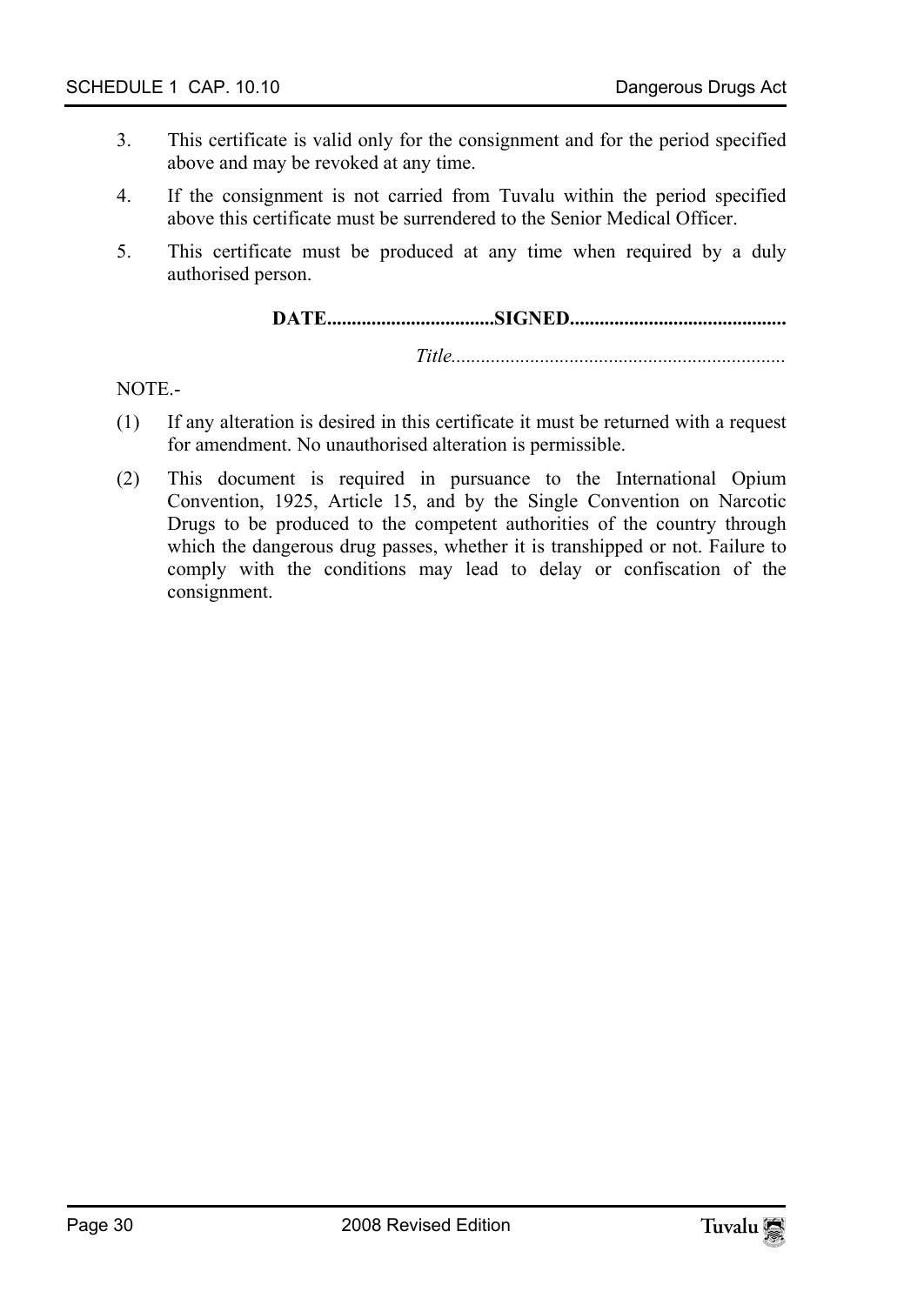#### **FORM F**

(Section 26)

<span id="page-30-0"></span>*(In duplicate)* 

**NO..........................** 

### **TUVALU DANGEROUS DRUGS ACT**

## **PERMISSION TO WITHDRAW DRUGS**

To the Customs Officer in Charge,

Dangerous Drugs Store,

Permission is hereby granted ...........................................................................[business] of ................to withdraw from the Dangerous Drugs store the undermentioned drugs — Import authorisation

**FILE NO.......................................** 

**SERIAL NO.......................................** 

**DATE.......................................** 

| Name of Drug | Quantity |
|--------------|----------|
|              |          |
|              |          |
|              |          |
|              |          |
|              |          |
|              |          |

How imported

**DATE................................SENIOR MEDICAL OFFICER..........................................**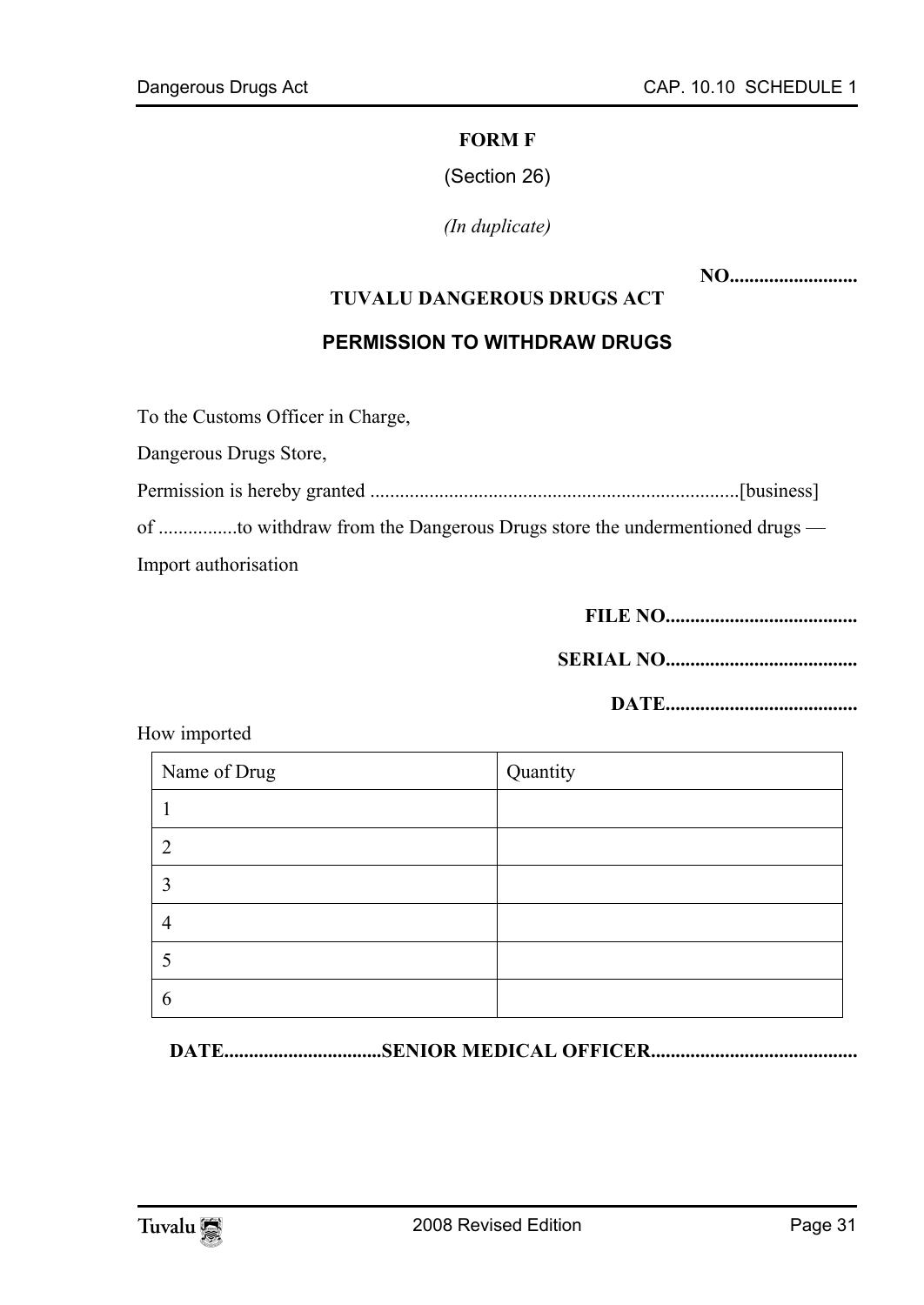## <span id="page-31-0"></span>**SCHEDULE 2**

## (Section 13)

### <span id="page-31-1"></span>SUBSTANCES DEALINGS IN WHICH ARE SUBJECT TO CONTROL UNDER PART IV OF THE ACT

### **PART I**

## **SUBSTANCES DEALINGS IN WHICH ARE SUBJECT TO CONTROL EXCEPT, IN THE CASE OF ANY SPECIFIED IN PART II BELOW, AS REGARDS IMPORTATION AND EXPORTATION**

| 1. | The following substances, namely — |              |                                                   |  |  |  |
|----|------------------------------------|--------------|---------------------------------------------------|--|--|--|
|    | Acetyldih ydrocodeine.             |              | Diampromide<br>$(N-[2-(N-$                        |  |  |  |
|    | Alphaprodine.                      |              | methylphenethylamino)prop<br>yl] propionanilide). |  |  |  |
|    | Allylprodine.                      |              | Diethylthiambutene.                               |  |  |  |
|    | Alphacetylmethadol.                |              | Dihydrocodeine.                                   |  |  |  |
|    | Alphameprodine.                    |              | Dihydromorphine.<br>Dimenoxadole.                 |  |  |  |
|    | Alphamethadol.                     |              |                                                   |  |  |  |
|    | Anileridine.                       |              | Dimepheptanol.                                    |  |  |  |
|    | Benzethidine.                      |              | Dimethylthiambutene.                              |  |  |  |
|    | Benzylmorphine<br>morphine).       | $(3-benzyl-$ | Dioxaphetyl butyrate.                             |  |  |  |
|    | Betacetylmethadol.                 |              | Diphenoxylate.                                    |  |  |  |
|    | Betameprodine.                     |              | Dipipanone.                                       |  |  |  |
|    | Betamethadol.                      |              | Ethylmethyithiambutene.                           |  |  |  |
|    | Betaprodine.                       |              | Ecgonine.                                         |  |  |  |
|    | Clonitazene.                       |              | Ethylmorphine<br>$(3-ethyl-$<br>morphine).        |  |  |  |
|    | Cocaine.                           |              | Etonitazene.                                      |  |  |  |
|    | Codeine.                           |              | Etoxeridine.                                      |  |  |  |
|    | Desomorphine.                      |              | Fentanyl.                                         |  |  |  |
|    | Dextromoramide.                    |              | Furethidine.                                      |  |  |  |
|    | Dextropropoxyphene.                |              | Hydrocodone<br>(dihydroco-                        |  |  |  |
|    | Diamorphine.                       |              | deinone).                                         |  |  |  |
|    |                                    |              |                                                   |  |  |  |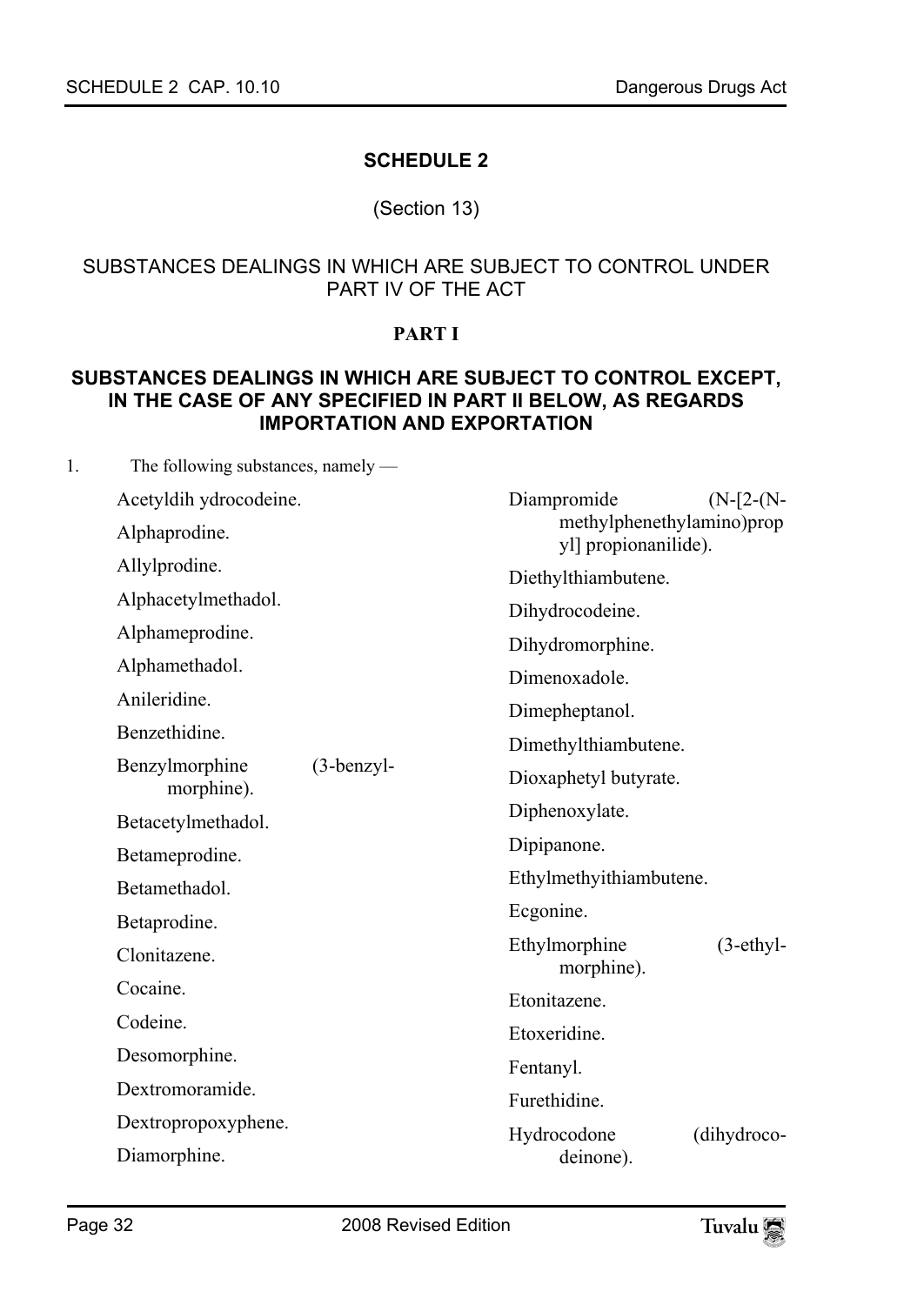| Hydromorphinol.                                         | Oxymorphone.                                                                                     |  |  |
|---------------------------------------------------------|--------------------------------------------------------------------------------------------------|--|--|
| Hydromorphone.                                          | Pethidine.<br>Phenadoxone.                                                                       |  |  |
| Hydroxypethidine.                                       |                                                                                                  |  |  |
| Isomethadone.                                           | Phenampromide.                                                                                   |  |  |
| Ketebemidone.                                           | Phenazocine.<br>Phenomorphan.<br>Phenoperidine.<br>Pholcodine.<br>Piminodine.<br>Proheptazine.   |  |  |
| Levomethorphan.                                         |                                                                                                  |  |  |
| Levomoramide.                                           |                                                                                                  |  |  |
| Levophenacylmorphan.                                    |                                                                                                  |  |  |
| Levorphanol.                                            |                                                                                                  |  |  |
| Metazocine.                                             |                                                                                                  |  |  |
| Methadone.<br>Methadyl acetate.<br>Methyldesorphine.    | Properidine<br>$(1-methyl-4-$<br>phenyIpiperidine<br>-4-<br>carboxylic acid isopropyl<br>ester). |  |  |
| Methyldihydromorphine<br>(6-methyldihydromorphine).     | Racemethorphan.<br>Racemoramide.                                                                 |  |  |
| Metopon.                                                | Racemorphan.<br>Thebacon.                                                                        |  |  |
| Morpheridine.                                           |                                                                                                  |  |  |
| Morphine<br>methobromide,<br>morphine-N-oxide and other | Thebaine.                                                                                        |  |  |
| pentavalent<br>nitrogen                                 | Trimeperidine.                                                                                   |  |  |
| morphine derivatives.<br>Morphine.                      | 4-Cyano- 2 -dimethylamino-4, 4-<br>diphenylbutane.                                               |  |  |
| Myrophine.<br>Nicocodine.                               | 4-Cyano-1-methyl-4-<br>phenylpiperidine.                                                         |  |  |
| Nicomorphine $(3,6)$<br>dinicoti-<br>noylmorphine).     | 1-methyl-4- phenylpiperidine-4-<br>carboxylic acid.                                              |  |  |
| Noracymethadol.<br>Norcodeine.                          | 2-Methyl-3-morpholino-1,<br>$1 -$<br>diphenylpropane-carboxylic<br>acid.                         |  |  |
| Norlevorphanol.<br>Normethadone.                        | 4-Phenylpiperydine-4-carboxylic<br>acid ethyl ester.                                             |  |  |
| Normorphine.                                            |                                                                                                  |  |  |
| Norpipanone.                                            |                                                                                                  |  |  |
|                                                         |                                                                                                  |  |  |

Oxycodone.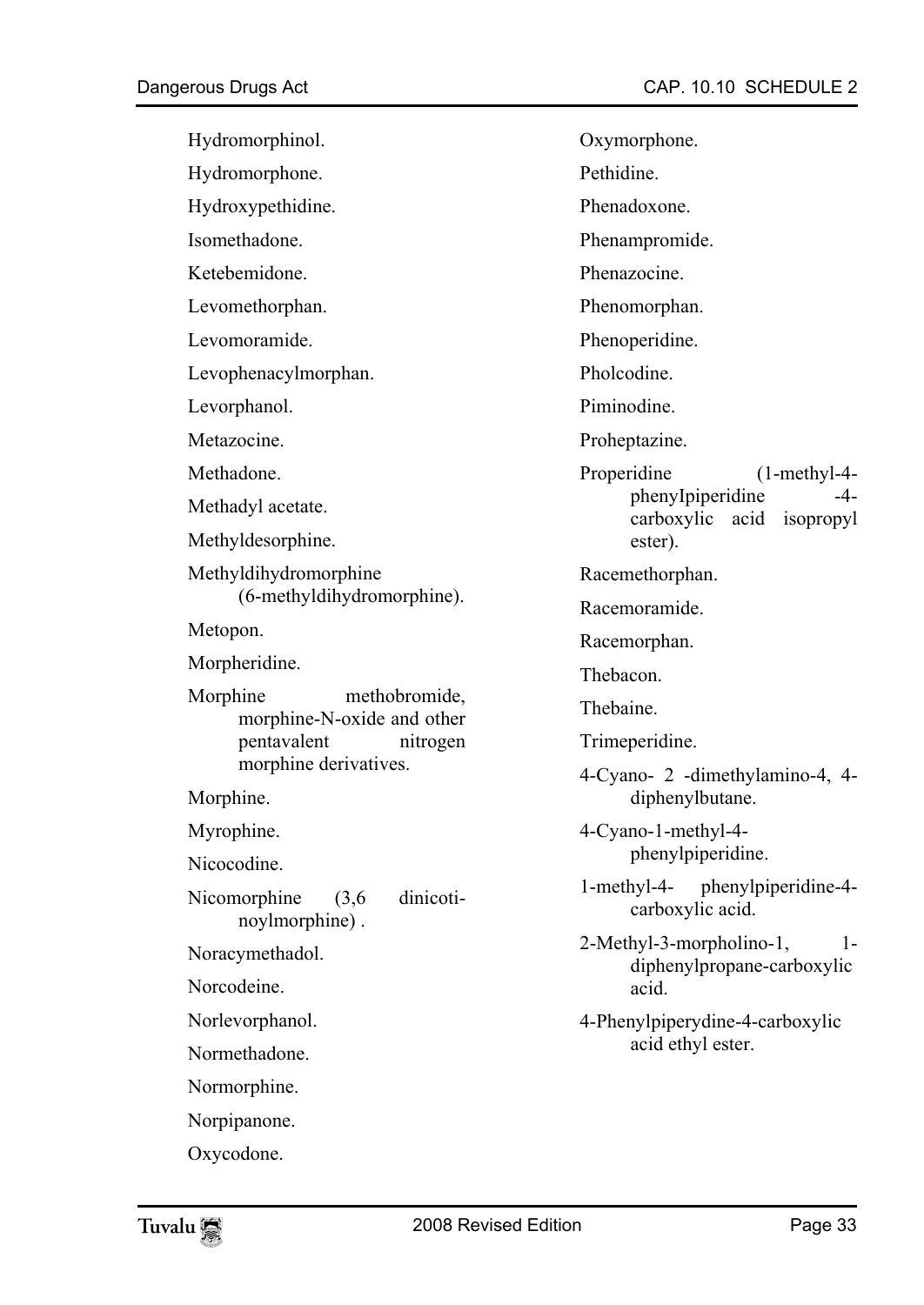- 2. Any ester (other than one expressly mentioned in paragraph 1 above) or ether (other than one so mentioned) of a substance for the time being specified in that paragraph.
- 3. Any salt of a substance for the time being specified in paragraph 1 or 2 above.
- 4. Any derivative of ecgonine which is convertible to ecgonine or to cocaine.
- 5. Concentrate of poppy-straw (that is to say, the material arising when poppystraw has entered into a process for the concentration of its alkaloids).
- 6. Medicinal opium.
- 7. Any extract or tincture of cannabis.
- <span id="page-33-0"></span>8. Any preparation, admixture, extract or other substance containing any proportion of a substance for the time being specified in paragraph 1 above or in any of the paragraphs 2 to 7 above.

## **PART II**

## **PREPARATIONS AND OTHER SUBSTANCES FALLING WITHIN PART I WHOSE IMPORTATION AND EXPORTATION IS EXCEPTED FROM CONTROL**

9.

- (1) A preparation of not more than 1 of the substances to which this paragraph applies, when —
	- (a) compounded with 1 or more other ingredients in such a way that the preparation has no, or a negligible, risk of abuse, and that the substance cannot be recovered by readily applicable means or in a yield which would constitute a risk to health; and
	- (b) containing no more than 100 milligrammes of the substance per dosage unit and with a concentration of not more than 2.5 per cent in undivided preparations.
- (2) The substances to which this paragraph applies are acetyldihydrocodeine, codeine, dextropropoxyphene, dihydrocodeine, ethylmorphine (3-ethylmorphine), norcodeine, pholcodine and their respective salts.
- 10. A preparation of cocaine containing not more than 0.1 per cent of cocaine calculated as cocaine base, being a preparation compounded with 1 or more other ingredients in such a way that the preparation has no, or a negligible, risk of abuse and that the cocaine cannot be recovered by readily applicable means or in a yield which would constitute a risk to health.
- 11. A preparation of medicinal opium or of morphine containing (in either case) not more than 0.2 per cent of morphine calculated as anhydrous morphine base, being a preparation compounded with 1 or more other ingredients in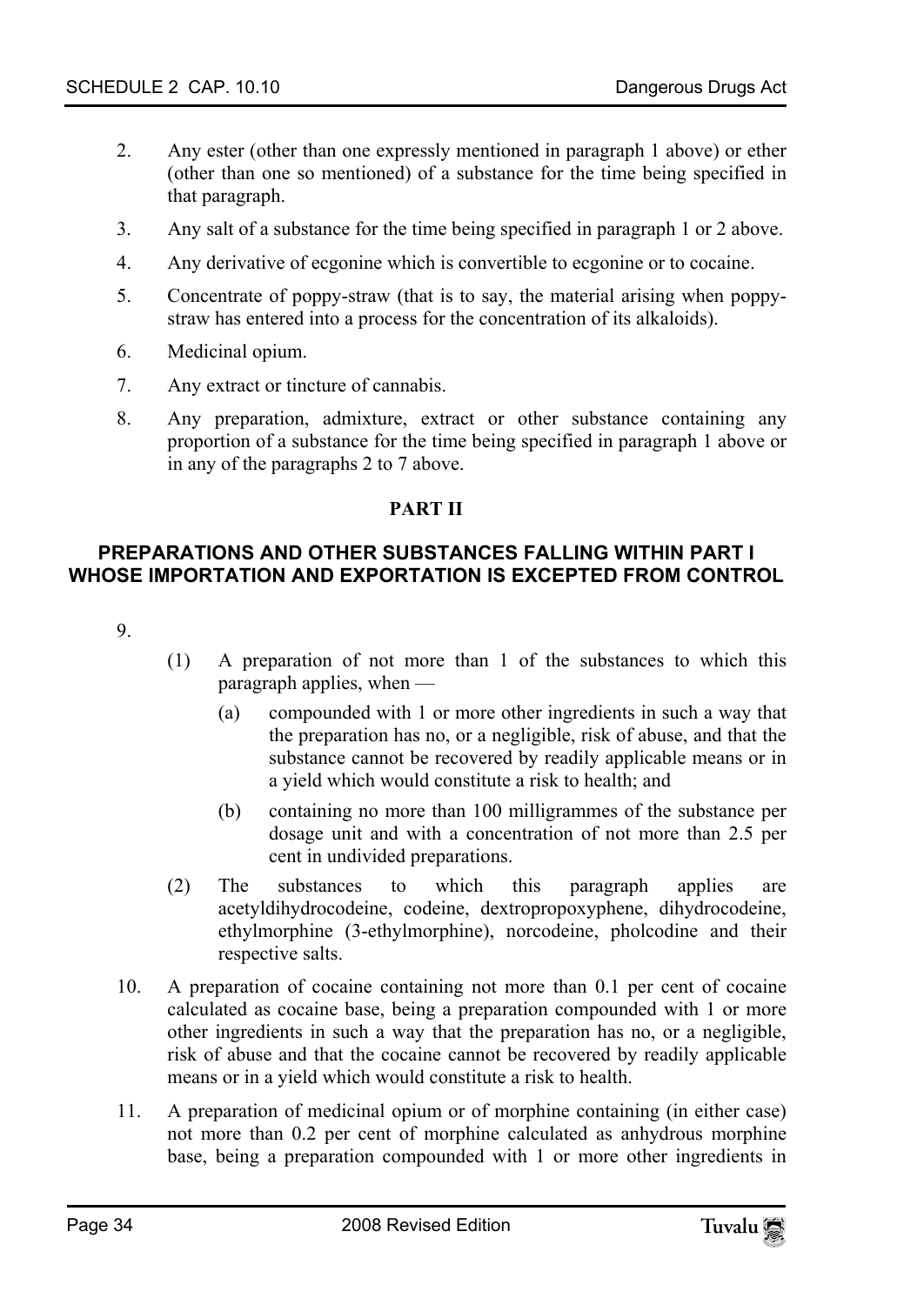such a way that the preparation has no, or a negligible, risk of abuse and that the opium or, as the case may be, the morphine, cannot be recovered by readily applicable means or in a yield which would constitute a risk to health.

- 12. Solid dose preparations of diphenoxylate containing, per dosage unit, not more than 2.5 milligrammes of diphenoxylate calculated as base and not less than 25 microgrammes of atropine sulphate.
- 13. Pulvis Ipecacuanhae et Opii Compositus10 per cent opium, in powder, 10 per cent Ipecacuanha root, in powder, well mixed with 80 per cent of any other powdered ingredient containing neither a drug to which Part II or Part III of this Act applies nor a substance for the time being specified in paragraph 1 of this Schedule or in any of paragraphs 2 to 8 thereof.
- 14. Mixtures containing not more than 1 of the preparations specified in paragraphs 9 to 13 above, being mixtures whereof none of the other ingredients is either a drug to which Part II or III of this Act applies or a substance for the time being specified in paragraph 1 of this Schedule or in any of paragraphs 2 to 8 thereof.